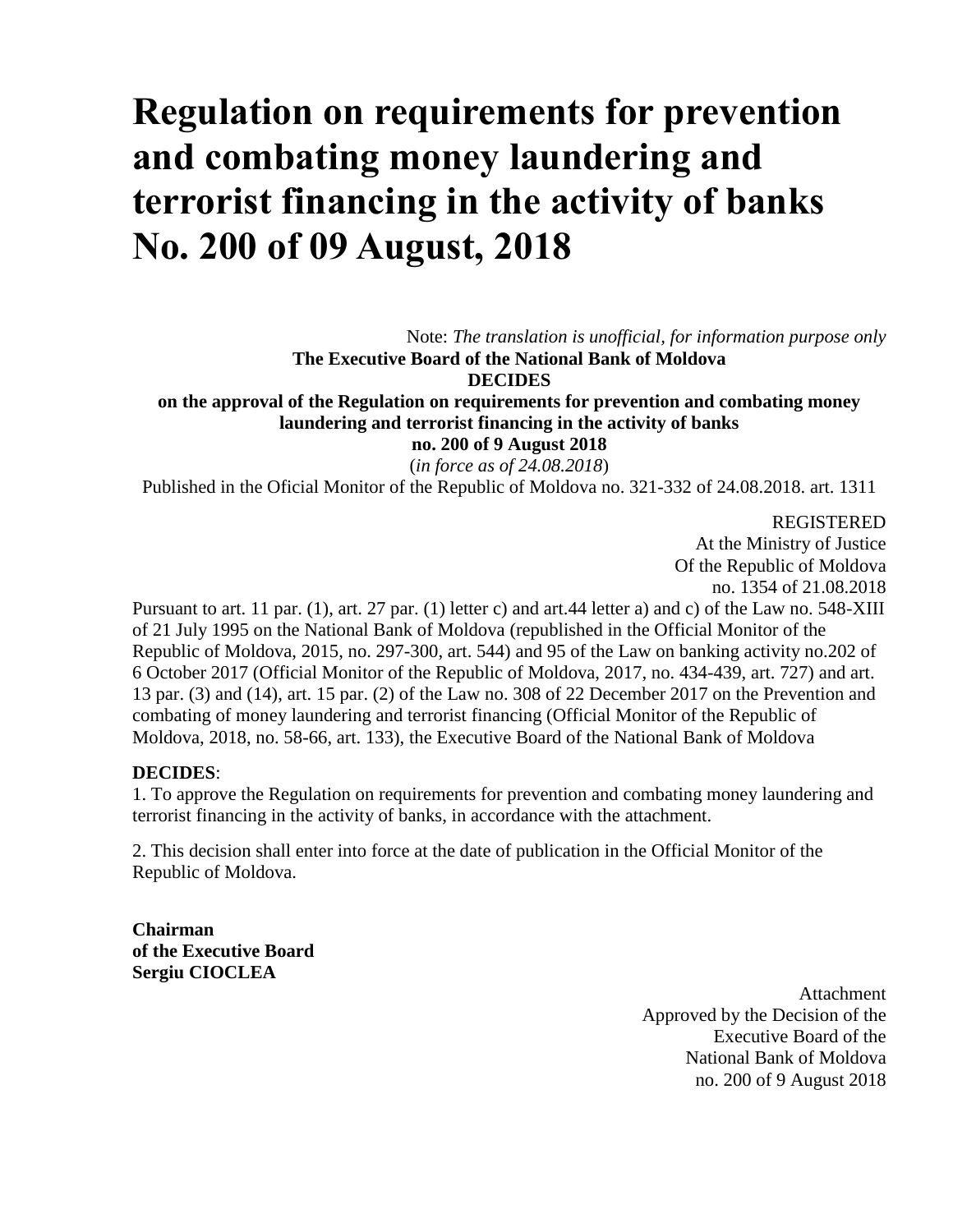#### **REGULATION**

#### **on requirements for prevention and combating money laundering and terrorist financing in the activity of the banks**

This Regulation partially transposes the (EU) Regulation No 2015/847 of the European Parliament and of the Council of 20 May 2015 on the information accompanying transfers of funds and repealing the Regulation (EC) No 1781/2006 (Text with EEA relevance), published in the Official Journal of the European Union L 141 of 5 June 2015.

## **Chapter I GENERAL PROVISIONS**

1. The Regulation on requirements for prevention and combating money laundering and terrorist financing in the activity of banks (hereinafter - Regulation) establishes requirements for: identification and assessment by banks of the risks associated with money laundering and terrorist financing; application of provisions on customer due diligence (CDD), including simplified and enhanced CDD measures; reporting suspicious activities and transactions; data storage; application of financial sanctions related to terrorist activities and the proliferation of weapons of mass destruction as well as for putting in place and implementation of the elements related to the internal control system.

2. All banks, including their branches in foreign countries, shall apply the provisions of this Regulation in business relations with their customers or when conducting transactions and bank operations.

3. The terms and expressions used in this Regulation shall have the meanings provided in the Law nr. 202 of 06 October 2017 on Banks' activity, the Law no. 308 of 22 December 2017 on the Prevention and combating money laundering and terrorist financing, the Law no. 114 of 18 May 2012 on the Payment services and electronic money, the regulatory acts of the National Bank of Moldova and of the Office for the Prevention and Fight against Money Laundering, which were issued in the application of the provisions for prevention and combating money laundering and terrorist financing. In addition, for the purposes of this Regulation, the following terms and expressions shall be used:

significant transaction shall mean a transaction (bank operation) that exceeds the value limit set in the Bank's internal policies, taking into account the risks associated with the customers and the transactions performed;

electronic means shall mean all electronic devices used for processing (including digital compression), storage and transmission of data, by wires, optical radio technologies or any other electromagnetic device (eg. computer, ATM, cash terminals, mobile phone, etc.).

transfer of funds shall mean any transaction made, at least in part, by using electronic equipment on behalf of a payer through a payment service provider, to provide funds to the payee through a payment service provider, regardless of whether the payer and the payee is the same person and regardless of whether the payer and the payee's payment service providers are the same person, including such transaction as: loan transfers, direct debiting, money transfers and payments made by using payment cards;

legal entity identifier shall mean a 20-character alphanumeric code that uniquely identifies a legal entity and is developed in accordance with ISO Standard 17442;

batch funds transfer shall mean multiple transfers of funds made by a single payer to several payees, which form a group (batch) for the purpose of that transfer;

batch file shall mean a text file containing a sequence of commands for a computer operating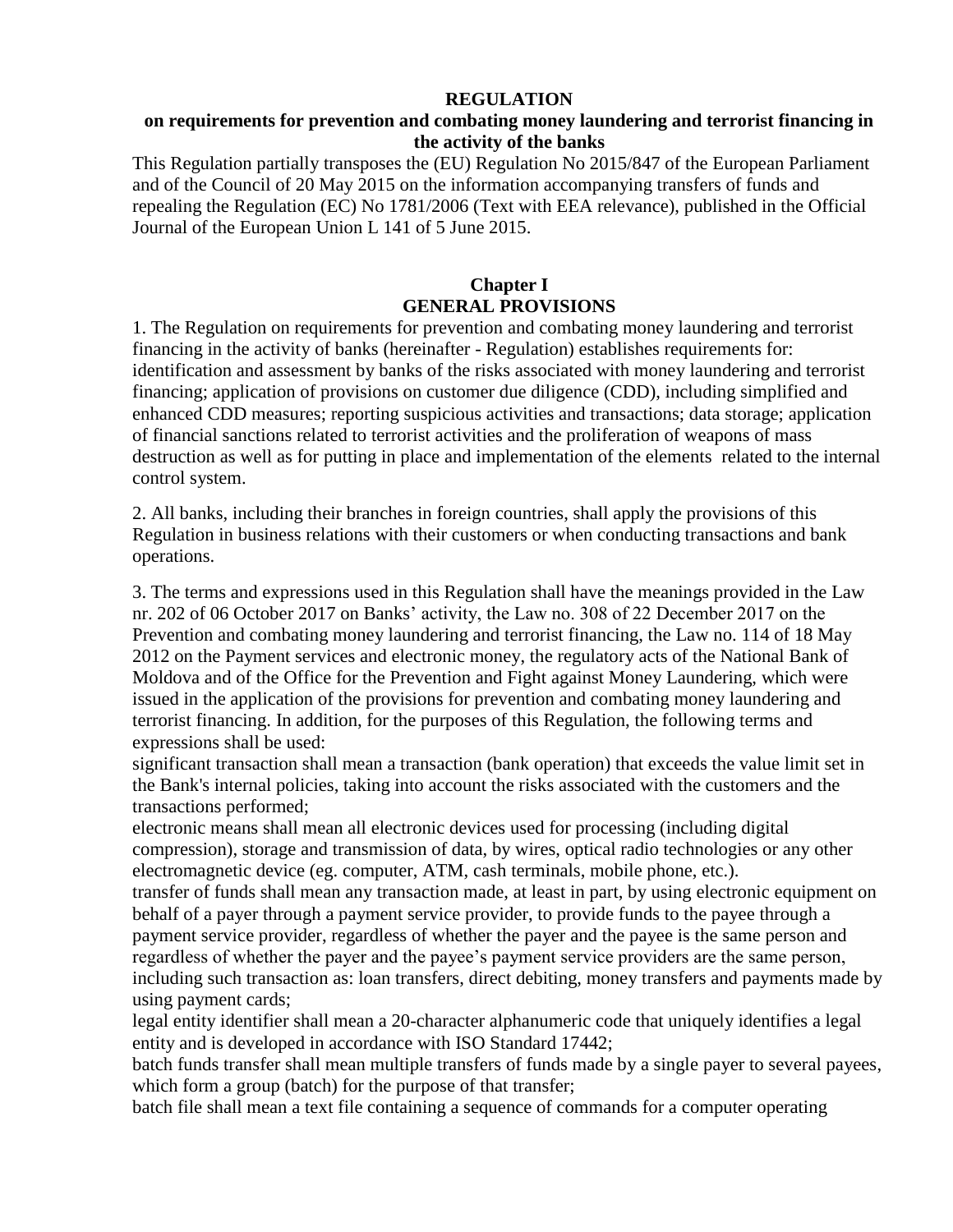system;

payable-through accounts shall mean a bank service, which allows the customers of a foreign correspondent bank to use directly their correspondent accounts opened for the purpose of conducting direct transactions on their behalf;

international organizations shall mean entities established through formal political agreements signed between Member States that have the status of international treaties, their existence being recognized by law in the member countries, which are not treated as resident institutional units of the countries in which they are located (example: United Nations Organization, The Council of Europe, the OSCE, etc.)

# **Chapter II RESPONSIBILITIES**

4. The Bank shall have in place and implement an effective internal programme on the prevention and combating of money laundering and terrorist financing.

5. The Bank shall have in place an adequate internal control system to identify, assess, monitor and understand the risks of money laundering and terrorist financing. The Bank shall apply all necessary measures and use sufficient resources to minimize the identified risks.

6. The Board of the Bank shall be responsible for, approving and ensuring the implementation of the internal programme on the prevention and combating of money laundering and terrorist financing. The Executive organ of the Bank shall be responsible for the effective implementation of the programme on the prevention and combating of money laundering and terrorist financing.

7. The Bank shall appoint persons, including members of the Board of the Bank/ or the Executive organ of the Bank entrusted with responsibilities to comply with those requirements with regard to the prevention and combating money laundering and terrorist financing.

8. The Internal Audit subdivision of the Bank shall perform, at least annually, an independent assessment of the adequacy and compliance of the Bank's activity with the Programme on prevention of money laundering and terrorist financing, taking into account the provisions of item 93 sub-item 1) specified hereto. The Bank, by decision of the Board of the Bank or at the request of the authorities with supervisory functions shall designate an audit firm/ external auditor to perform an assessment of the adequacy and compliance of the Bank's activity with the prevention and combating of money laundering and terrorist financing program considering the provisions of item 93 sub-item 1) and the criteria established at the request of the National Bank of Moldova. The results of the assessment shall be communicated to the Board and the Executive organ of the Bank, whereas the Bank shall inform the National Bank of Moldova on the assessment's outcomes in accordance with the Guidelines on the preparation and presentation of banks' reports for prudential purposes, approved by the Decision of the Board of Administration of the National Bank of Moldova no.279 of 1 December 2011 (Official Monitor of the Republic of Moldova, 2011, no. 216- 221, art. 2008), with subsequent amendments and completions.

## **Chapter III**

# **REQUIREMENTS REGARDING THE INTERNAL PROGRAMME ON THE PREVENTION AND COMBATING OF MONEY LAUNDERING AND TERRORIST FINANCING**

9. The internal programme on the prevention and combating of money laundering and terrorist financing represents a series of policies, procedures and internal controls including the customer due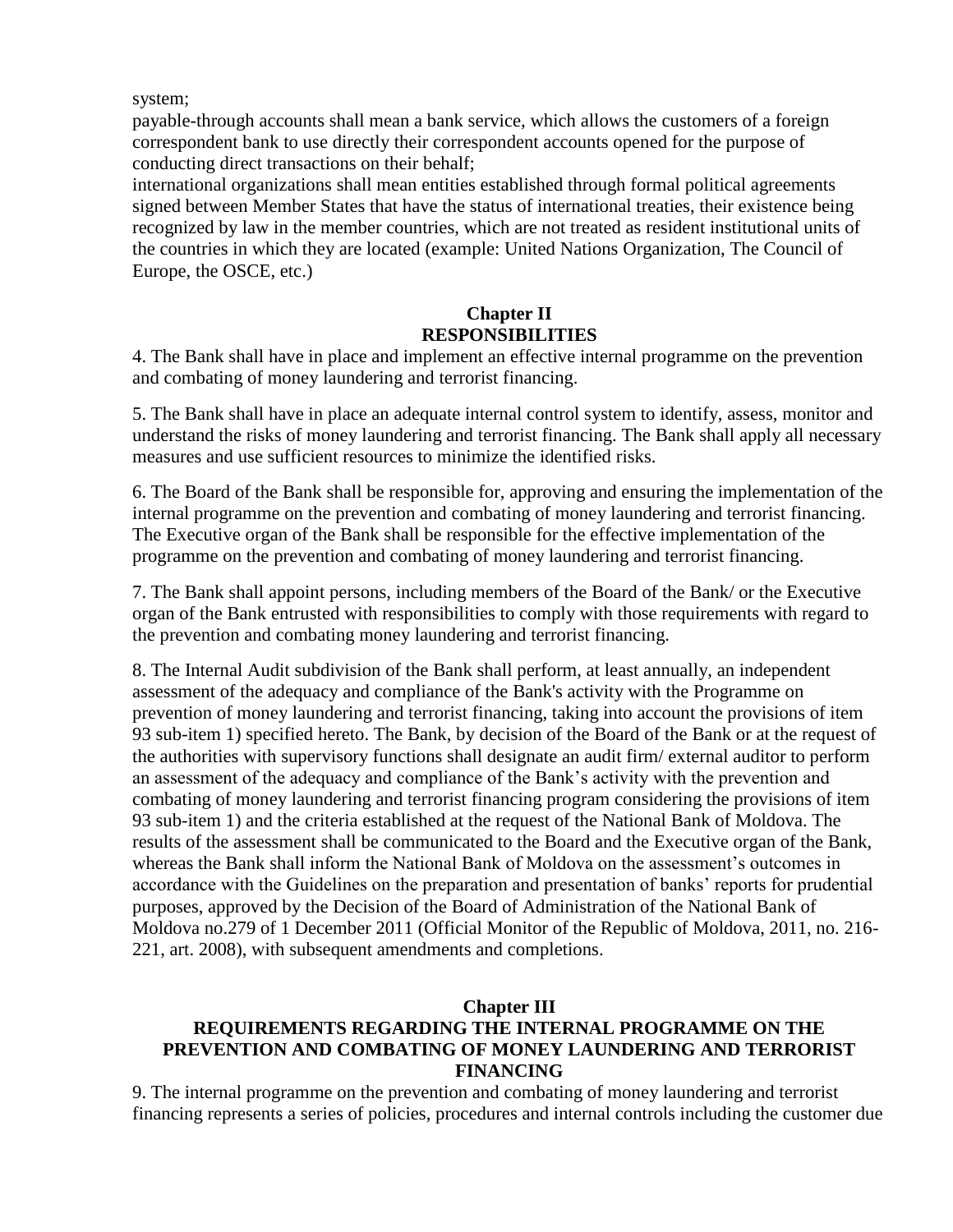diligence procedures, promoting ethical and professional standards in the banking sector, that aim to prevent organized criminal groups or their associates from using the bank for money laundering or terrorist financing purposes. This programme must ensure that banking operations are carried out in a safe and prudent way.

10. The Bank shall draw up the internal programme on the prevention and combating of money laundering and terrorist financing in accordance with the provisions of the Law no.308 of 22 December, 2017 on the Prevention and combating of money laundering and terrorist financing, the present Regulation, other regulatory acts of the Office for Prevention and Fight against Money Laundering, issued in the application of this law, taking into account the generally-accepted practices in the domain, including the documents issued by the Basel Committee and the international Financial Action Task Force (FATF).

11. The internal programme shall take into account the size, complexity, nature and volume of the bank's activities, the identified risks of money laundering and terrorism financing, the types (categories) of customers, the products and services rendered, the geographical area covered by the Bank, the degree (level) of risk associated with customers and/or with the transactions (operations) performed by them.

12. Internal programme on the prevention and combating of money laundering and terrorist financing shall include, without being limited to, the following:

1) the responsibilities of the bank's executive and supervisory board, which shall include at least: a) determination of the Bank's areas of activity exposed to the risk of money laundering and terrorist financing, with a precise delimitation of the competences of each subdivision responsible for the prevention and combating of money laundering and terrorist financing. Areas of activity exposed to the risk of money laundering and terrorist financing may be those related to: acceptance of deposits, loans granting/repayment operations, international payments (transfers), use of payment instruments, correspondent bank operations, private banking services, the accounts opened by professional intermediaries for the provision of mediation services, automated remote service systems, money remittance systems, alternative trade financing operations (letters of credit, bond issuance, etc.), brokerage, trust management, etc.;

b) determination of the mechanism for identifying, evaluating and taking actions to control and minimize the risks of money laundering and terrorist financing;

c) development of necessary measures to implement customer due diligence policies and procedures, including for high-risk customers;

d) allocation of sufficient resources for the effective performance of activities aiming to prevent and combat money laundering and terrorist financing;

e) appointment of persons responsible for the application of the provisions of the Law no. 308 of 22 December 2017 on the Prevention and combating of money laundering and terrorist financing;

f) determination of the lines of responsibilities of the Bank's staff at different hierarchical levels; g) granting, within reasonable time limits, to the responsible persons, appointed in accordance with the provisions of letter e), of access to the information required for the application of provisions of the Law no. 308 of 22 December 2017 on Prevention and combating money laundering and terrorist financing and of this Regulation;

h) address the deficiencies identified in the field of the prevention and combating of money laundering and terrorist financing;

2) procedures for identifying, assessing, controlling and undertaking measures to minimize the risk of money laundering and terrorist financing;

3) customer acceptance procedures that describe at least the categories of customers whom the Bank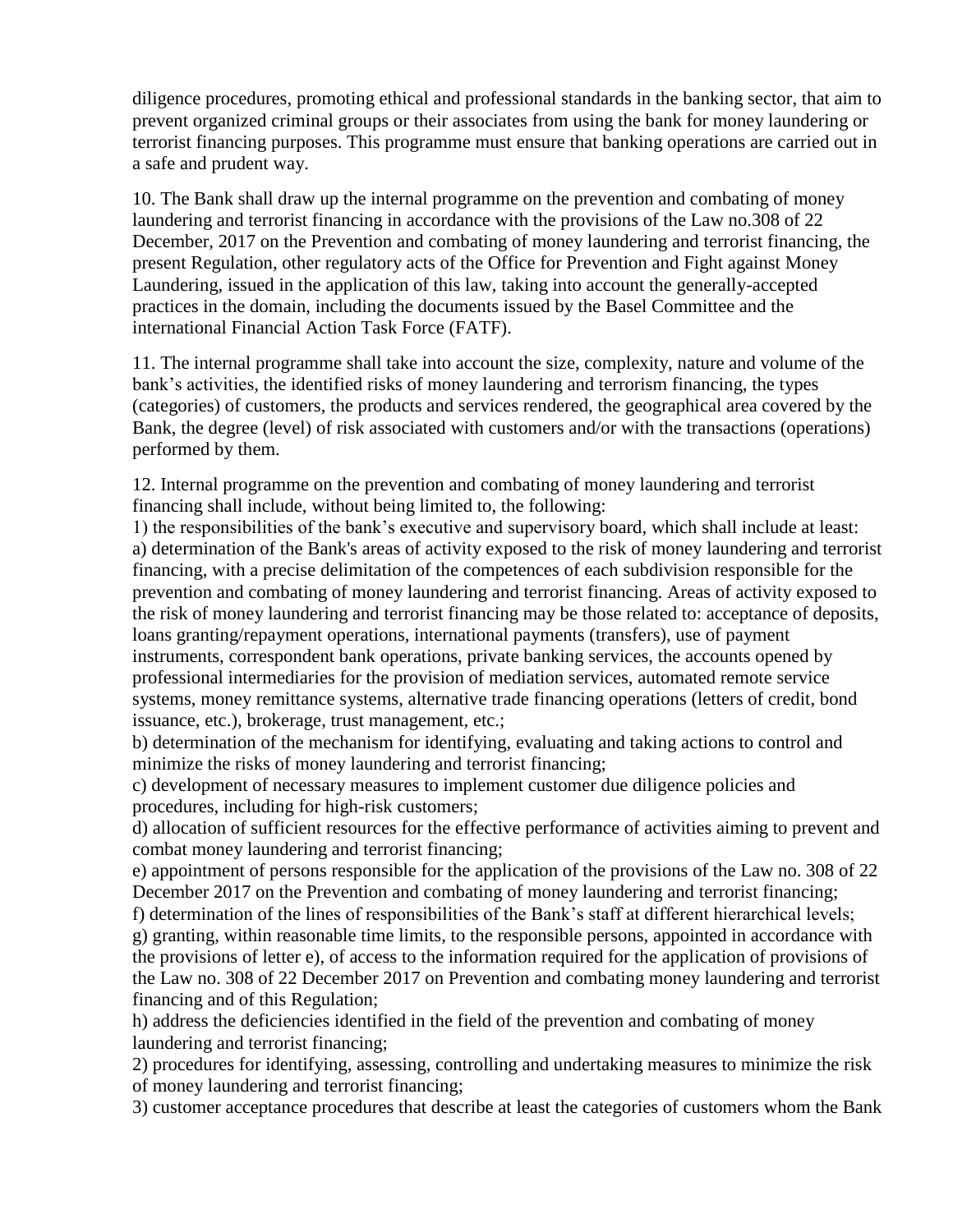intends to attract as well as the staff levels that shall be authorized to approve the initiation of a business relationship with such customers, depending on the degree of associated risk and the types of products and services that are to be provided to them;

4) methods to be used to identify, verify and monitor customers and beneficial owners according to the degree of associated risk (CDD procedures), the criteria and the procedure of moving customers from one risk category to another;

5) CDD measures to be developed for each category of customers, products, services or transactions (operations) performed;

6) the procedures to be applied to monitor customer transactions for detecting significant, complex and unusual transactions, or suspicious activities and transactions;

7) the procedures and requirements set for the application of simplified customer/transaction due diligence measures when, by their very nature, they may present a lower-level risk of money laundering and terrorist financing, including risk management measures in case of establishing the business relationship until the verification of the identity of the client and the beneficial owner

8) the procedures and requirements set for the application of enhanced CDD measures in the cases of complex and unusual transactions performed without a clear legal or economic purpose, as well as significant and suspicious transactions;

9) the procedures describing the collection and storage of information as well as the conditions of granting access to them;

10) the procedures describing the internal and external (to competent authorities) reporting on suspicious activities and transactions;

11) the procedures and measures aiming to ascertain compliance with relevant standards and to assess their effectiveness;

12) the standards developed for the personnel's recruitment, employment and training programmes in the CDD field;

13) the procedures for identifying and analyzing the risks of money laundering and terrorist financing, including the measures to minimize them, by using information technologies, including modern ones, procured or developed within the Bank's products or services.

13. Whenever required, but at least annually, the Bank shall review (update) its internal programme on prevention and combating money laundering and terrorist financing, taking into account relevant legal provisions in force.

*[Item 12 completed by NBM Decision no. 38 of 11.03.2021, in force 02.07.2021]*

#### **Chapter IV**

## **ASSESSMENT OF THE RISKS OF MONEY LAUNDERING AND TERRORIST FINANCING. THE RISK-BASED APPROACH**

14. The Bank shall be responsible to identify and evaluate the existing risk exposure to money laundering and terrorist financing, taking into account the threats and vulnerabilities identified in the national, regional and sectoral evaluation reports, as well as the criteria and risk factors elaborated for that purpose by the National Bank of Moldova and the Office for the Prevention and Fight against Money Laundering. The results of the assessment shall be approved by the designated person who is responsible for ensuring the compliance of the Bank's policies and procedures with the legal requirements established for the prevention and combating of money laundering and terrorist financing, and shall be presented to the Board of the Bank.

15. For the purpose of implementing item 14 the Bank shall evaluate the risks of money laundering and terrorism financing in its own area of activity which shall include at least:

1) preparation of a written report describing the countries or geographical areas, products, customers and transactions (bank operations) presenting a high degree of risk, their share and impact on the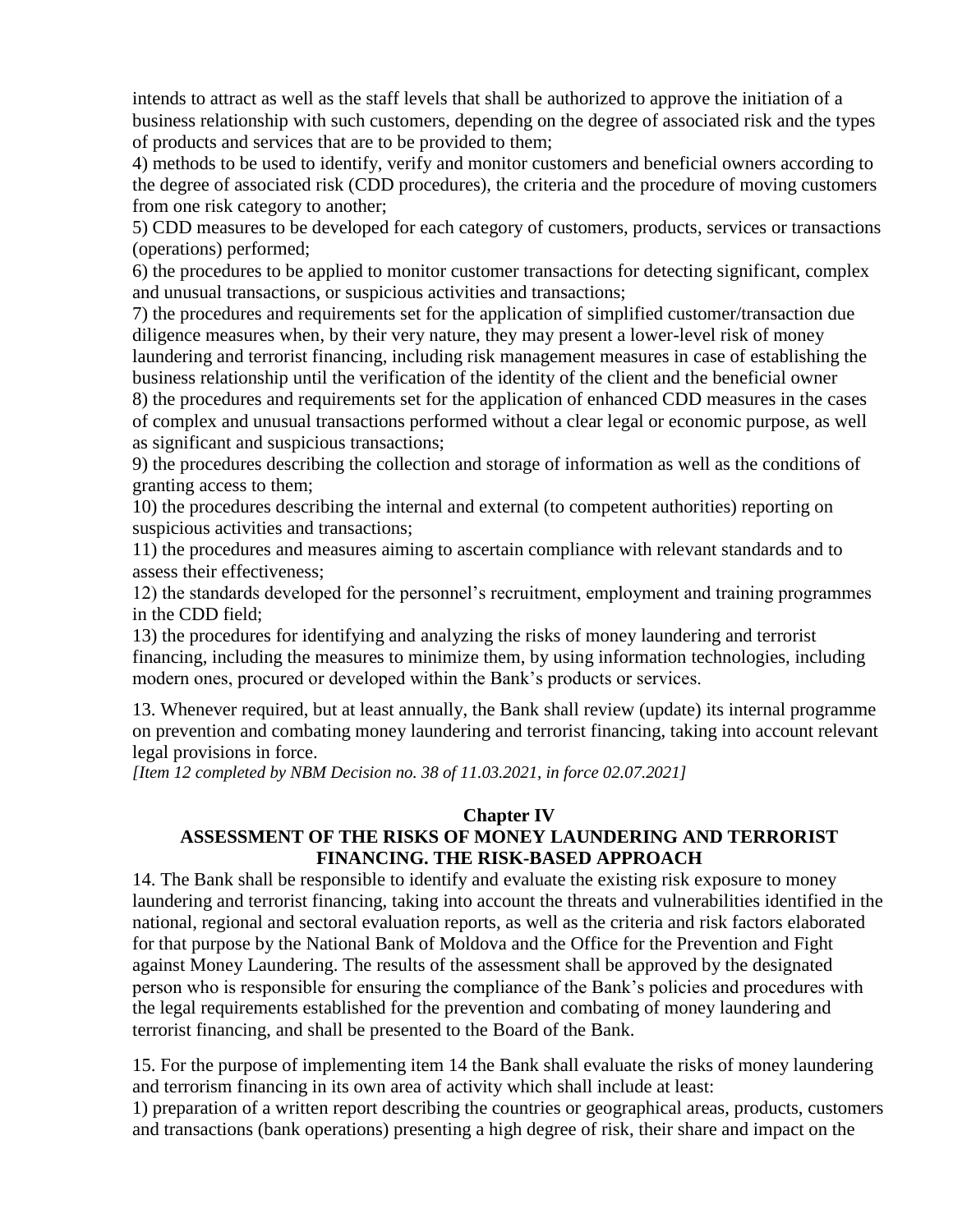Bank's activity;

2) drawing up of an action plan aiming to minimize the identified risks of money laundering and terrorist financing;

The Bank shall update the assessment under this item after each national risk assessment carried out by the Office for Prevention and Fight against Money Laundering and each update of the criteria and risk factors established by the National Bank of Moldova and the Office for Prevention and Fight against Money Laundering.

16. The Bank shall identify and assess existing risks of money laundering and terrorist financing before:

1) it develops and launches new products and services;

2) it starts using new or developing technologies for both new and existing products and services.

17. While assessing its risk exposure to money laundering and terrorist financing, the Bank shall analyze different elements and characteristics of available variables, such as: the destination of the account, the purpose of the business relationship, the volume of transacted assets or the number of transactions conducted, the frequency and duration of a business relationship, etc.

18. Following the assessment of its risk exposure to money laundering and terrorist financing, the Bank shall use the risk-based approach to determine and implement actions plan aiming to manage and minimize the identified risks, including through the allocation of appropriate technological, material and human resources.

19. In accordance with the requirements of the internal programme, the Bank shall retain and update statistical data, required to identify and assess the risk exposure to money laundering and terrorist financing.

20. The Bank shall apply simplified and enhanced CDD measures based on the degree of risk identified, taking into account the type of the customer, the identified degree of risk exposure to money laundering and terrorist financing, the country (jurisdiction), the type of business relationship, the product / service provided or the transaction performed, the distribution network, etc.

# **Chapter V CUSTOMER DUE DILIGENCE MEASURES**

#### *Section 1*

#### *Customer acceptance procedures*

21. The customer acceptance procedures will contain provisions on customers who appear to expose the Bank to an increased risk of money laundering and terrorist financing. In order to minimize this risk, the customer information should be examined under a number of aspects, such as: the customer's business experience, the country of origin, the activities run by the customer or other risk indicators set by the bank, taking into account the recommendations of the National Bank of Moldova on the implementation of the risk-based approach. .

*[Item 21 amended by NBM Decision no. 38 of 11.03.2021, in force 02.07.2021]*

22. The customer acceptance procedures will include several steps depending on the degree of the risk associated with each customer. The decision to start, continue or terminate a business relationship with a customer who is associated with an increased degree of risk shall be taken by the Bank's designated responsible person or by the senior manager of a branch, by coordinating the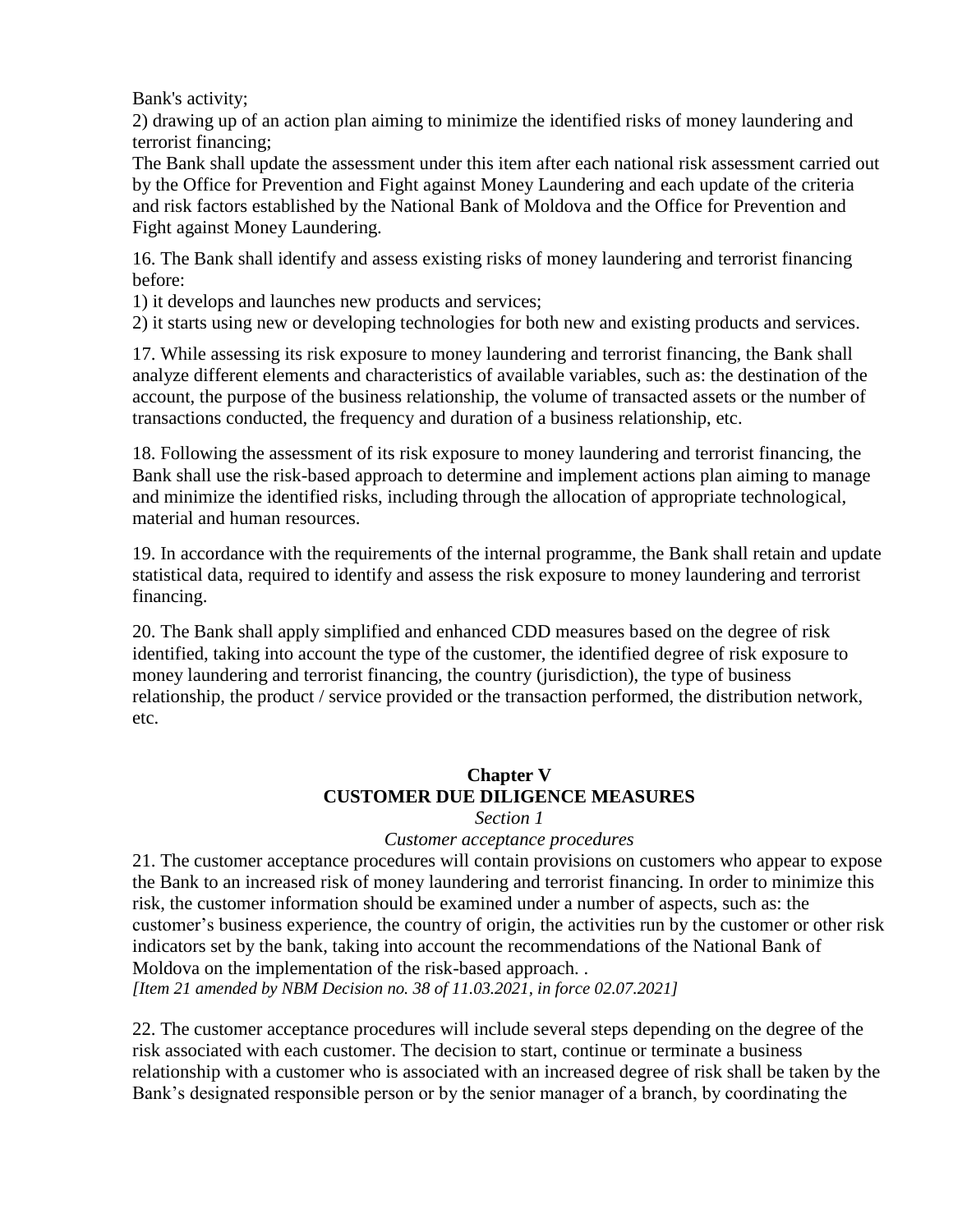decision with the Bank's internal subdivision responsible for the implementation and compliance with the requirements for the prevention and combating of money laundering and terrorist financing.

23. The Bank shall not enter into business relations with persons, groups or entities involved in terrorist activities and proliferation of weapons of mass destruction, specified in art. 34 sec. (11) of the Law No 308 of 22 December 2017 on the prevention and combating of money laundering and terrorist financing. The Bank shall communicate immediately, but not later than within 24 hours, to the Office for the Prevention and Fight against Money Laundering its decision to refuse entering into business relationship with a customer, providing all supporting data.

24. The customer acceptance procedures should not hinder the public's access to banking services.

#### *Section 2*

## *Establishing the identity of the customer and the beneficial owner*

25. The Bank shall take steps to establish the identity of the customer and the beneficial owner: 1) before it enters into a business relationship with the customer;

2) in the case of all occasional transactions, including those carried out by means of electronic equipment exceeding 20000 MDL, if the money transfer is performed in a single transaction, or in a series of transactions that appear to be linked if their value exceeds 300000 MDL;

3) when there is a suspicion of money laundering or terrorist financing, regardless of any applicable derogation, exemption or threshold;

4) when there are suspicions regarding the veracity, sufficiency and accuracy of the previously obtained customer identification data;

5) by way of derogation from sub-item 2), any currency exchange transaction conducted in cash, with a value exceeding 200000 MDL (according to the official exchange rate of the Moldovan leu against a respective foreign currency, applicable at the date of the currency exchange transaction) shall be carried out only against identity documents presented by a customer, the details of which should be recorded by the Bank;

6) by way of derogation from sub-items 1) and 2) hereto, based on a proper risk assessment demonstrating a low-level risk of money laundering and terrorist financing, the Bank as a payment service provider and issuer of electronic money under the Law no. 114 of 18 May 2012 on Payment services and electronic money, except for cases of redemption or withdrawal of cash exceeding the amount of 2000 MDL, may be exempted from the application of CDD measures, where electronic money or the prepaid payment instrument is used, provided the following conditions are met: a) the maximum amount of electronic deposit does not exceed 5000 MDL;

b) the amount of monthly transfers does not exceed 5000 MDL; in the case of payment instruments that can be used only on the territory of the Republic of Moldova, the threshold can be increased up to 10000 MDL;

c) the payment instrument is used exclusively for the payment of goods or services;

d) the payment instrument cannot be funded with anonymous electronic money (which cannot be attributed to an identified person);

e) the issuer (bank) regularly monitors the transactions or the business relationship to enable the detection of suspicious transactions.

26. While performing customer identification as laid down in item 25, the Bank shall obtain at least the following information:

1) when dealing with a customer who is a natural person:

a) a customer's full name;

b) the date and place of birth;

c) citizenship and the ID card data (IDNP, series and number, date of issue, code of the issuing body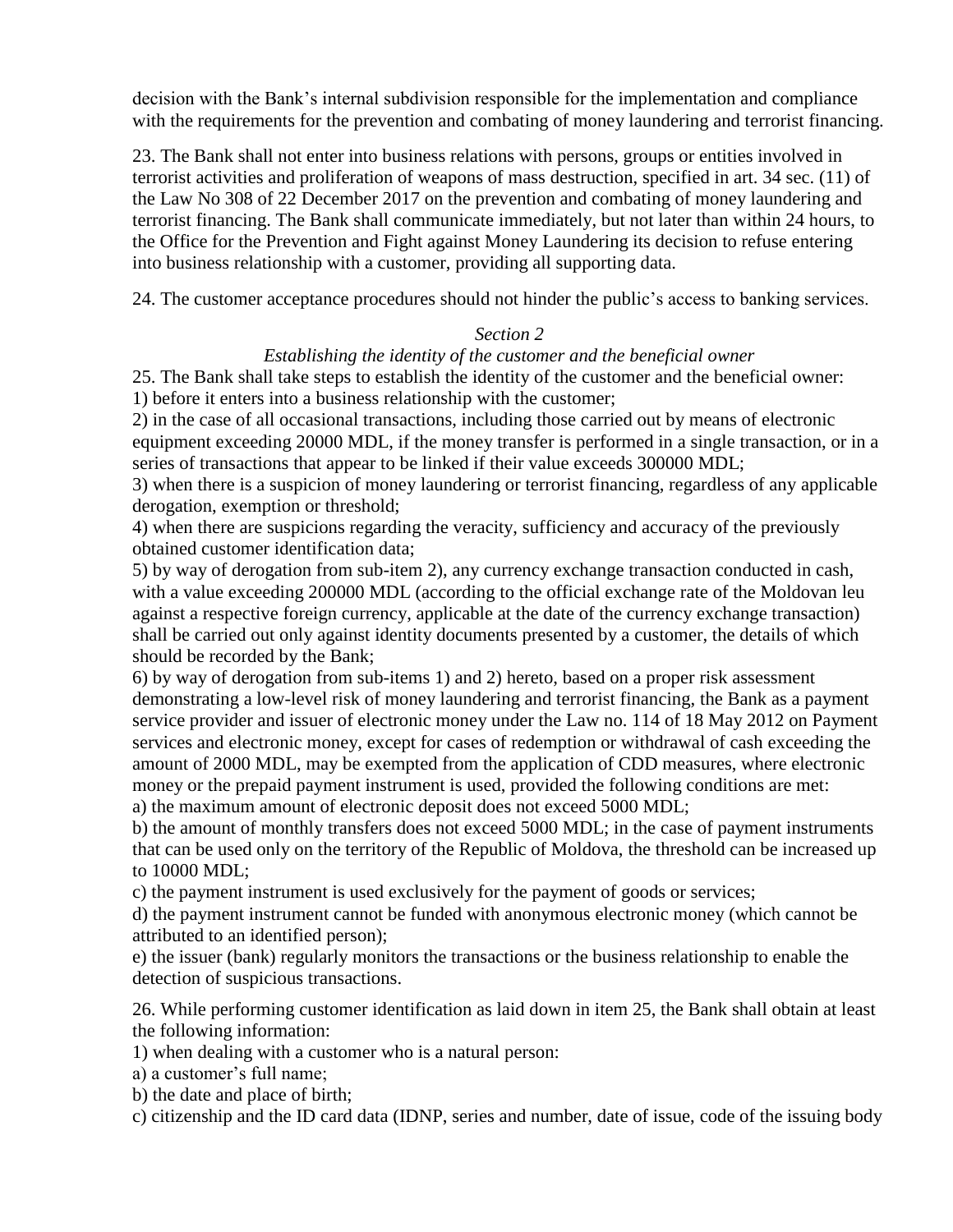(if any) or other unique elements of an identity document containing the holder's photograph);

d) permanent and/or residence address;

e) the occupation, a public office held;

f) the source of income;

g) the intended use of the account (the number and volume of transactions, the type of transactions, the purpose and frequency of intended transactions);

h) the financial product and service requested;

2) when dealing with a customer who is a legal person or an individual entrepreneur:

a) the name, the legal form of organization, the articles of incorporation and the act on the state registration of the legal person;

b) the head office / business address;

c) the state identification number (IDNO) and the Taxpayer Identification Number, according to the registration certificate and / or the extract from the State Register issued by the competent authority with the right to carry out the state registration;

d) the mailing address other than headquarters (if any);

e) the identity of the natural person empowered to manage the account, the legality of the powers of attorney (in the absence of such a person, the administrator of the legal entity is indicated);;

f) the identity of the beneficial owner of the legal entity;

 $f$ <sup>1</sup> the identity of the persons holding senior management positions, as well as their powers of representation;

g) the rights and obligations of the management body of the company arising from the primary registration documents or its constitutive act;

h) the nature and the purpose of the activity, their legitimacy;

i) the intended use of the account (the number and volume of transactions, the type of transactions, the purpose and frequency of intended transactions);

3) when dealing with customers who are persons providing fiduciary asset management services (trusts, investment funds, etc.):

a) the name and the proof of incorporation / registration, the fiduciary deed;

b) the headquarters / business address and the country of registration;

c) the nature, purpose and object of the activity (as an example: discretionary, testamentary, etc.); d) the identity of the founder, administrator, protector (if any), beneficiaries or classes of

beneficiaries and any other person who ultimately exercises effective control (in the case of other types of legal constructions similar to trusts - the identity of persons holding equivalent positions);

e) the description of the purpose / activity;

f) the intended use of the account (the number and volume of transactions, the type of transactions, the purpose and frequency of intended transactions);

*[Item 26 amended by NBM Decision no. 38 of 11.03.2021, in force 02.07.2021]*

27. While performing identification of high-risk customers, the Bank shall obtain the following additional information:

1) when dealing with natural persons:

a) any other name used (the married name, previously-held name or nickname);

b) business address, postal code, email address, mobile phone number;

c) the status of resident / non-resident;

d) gender;

e) the name of the employer, if any;

f) the information on the source of the customer's wealth;

g) the information on the source of funds that pass through the account and their destination;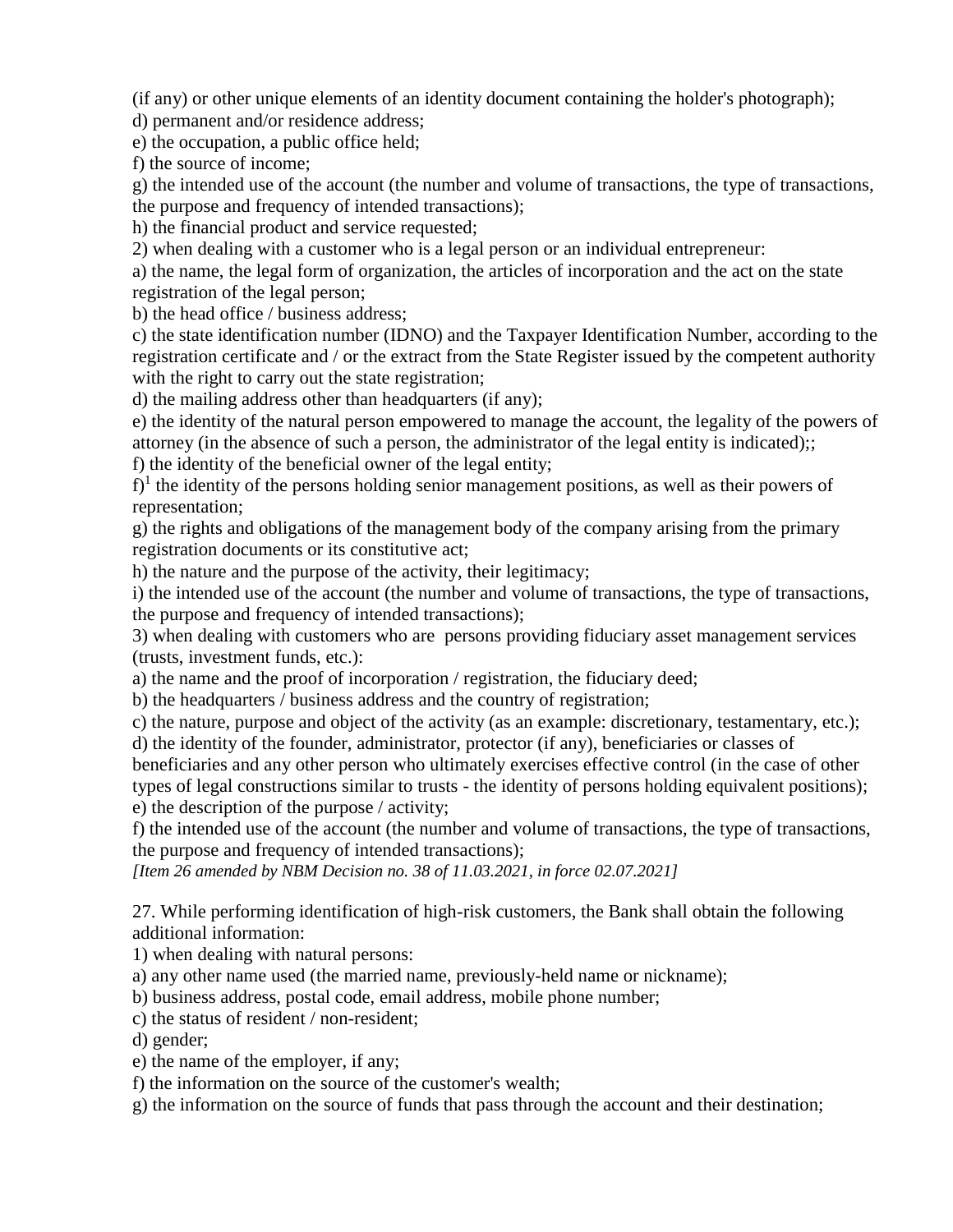2) when dealing with legal persons and individual entrepreneurs:

a) unique company identifier, if any;

b) telephone and fax numbers;

*[Letter c) repealed by NBM Decision no. 38 of 11.03.2021, in force 02.07.2021]*d) the financial situation; e) the source of money received in the account and the destination of money that pass through the account.

3) when dealing with entities providing fiduciary asset management services (trust, investment fund, etc.):

a) telephone and fax numbers;

*[Letter b) repealed by NBM Decision no. 38 of 11.03.2021, in force 02.07.2021]*

c) the source of funds;

d) the destination of funds that pass through the account.

*[Item 27 amended by NBM Decision no. 38 of 11.03.2021, in force 02.07.2021]*

28. In the case of cash currency exchange transactions carried out by individuals through the banks' foreign exchange bureaux and / or currency exchange machines, the bank shall apply CDD measures, including enhanced CDD measures, in accordance with the provisions of Chapters III and IV of the Regulation on the activity of foreign exchange offices and hotels in the field of the prevention and combating of money laundering and terrorist financing.

29. The Bank shall identify the customer's beneficial owner and apply reasonable risk-based measures to verify his identity, using documents, information and data obtained from secure source, to be sure that it knows the ultimate beneficial owner and understands the property and control structures of the customer. In order to identify the beneficial owner, the bank shall collect information specified in item 26 sub-item 1) (a)-(f) and, additionally, depending on the risk identified, in item 27 sub-item 1) (a)-(f).

*[Item 29 amended by NBM Decision no. 38 of 11.03.2021, in force 02.07.2021]*

30. When identifying the beneficial owner for the customer who is a legal person, including entities with complex ownership structure (a legal person whose direct owners are not natural persons), the Bank shall determine the beneficial owner on the basis of the appropriate registration documents. If there are no grounds for suspicion regarding the concealment of the information on the beneficial owner and if after exhausting all possible measures specified in item 29, it is found that no person meets the legal conditions to be identified as the beneficial owner (no natural person is a majority shareholder or exercises direct or indirect control in other ways), as an exception, the natural person holding the position of administrator of the client is considered the beneficial owner.

In this latter case, the bank keeps all the information and documents accumulated while determining beneficial owner's legal status and presents them, upon request, to the Office for Prevention and Fight against Money Laundering and/ or the authorities with supervisory functions. When identifying the beneficial owner, the Bank shall take into account the identification criteria described in the Attachment.

*[Item 30 amended by NBM Decision no. 38 of 11.03.2021, in force 02.07.2021]*

31. When the client or holder of the controlling interests is a company whose securities are traded on a regulated market / multilateral trading system that imposes disclosure requirements, either by stock exchange rules or by applicable law, to ensure adequate transparency of to the beneficial owner, or is a majority-owned subsidiary of such a company, it is not necessary to identify and verify the identity of any of the shareholders or beneficial owners of such companies. The bank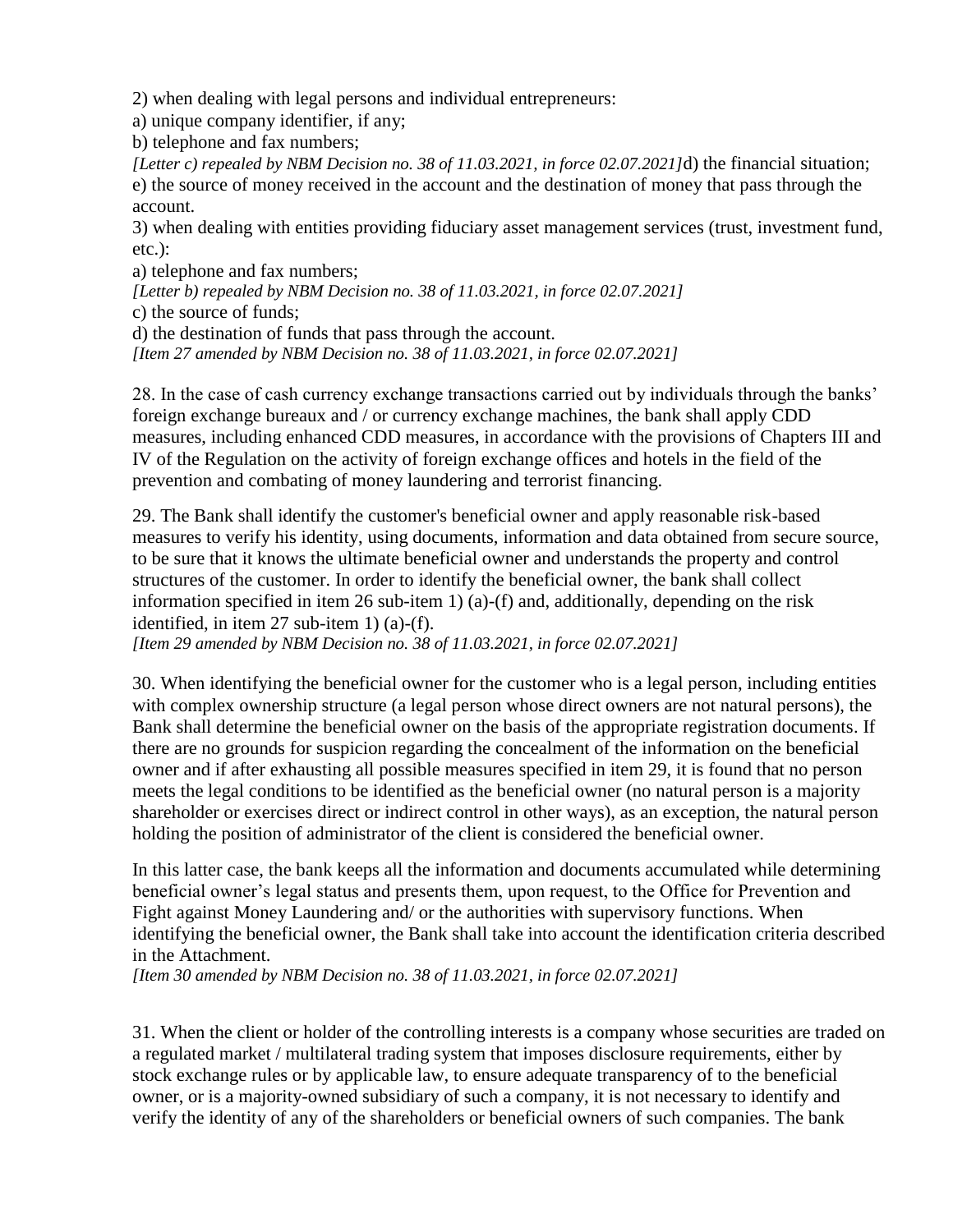obtains the relevant identification data from public registers, from the client or from other reliable sources.

#### *[Item.31 in the wording of the NBM Decision no.38 of 11.03.2021, in force 02.07.2021]*

32. The Bank shall determine whether the natural or legal person who opens the payment account or initiates a business relationship acts on his behalf (the person's statement of the beneficial owner) and, where an account is opened or a business relationship is initiated by the authorized representative, the Bank shall request the Power of Attorney to be submitted, certified in the manner prescribed by the law. The Bank shall apply CDD measures to establish the identity of the authorized representative in accordance with the provisions of this Regulation. The statement of the person regarding the beneficial owner shall be completed by the beneficial owner or by his authorized representative and shall contain information specified under item 26 sub-item 1) (a)-(f) and, additionally, depending on the risk identified, in item 27 sub-item 1) (a)-(f) of this Regulation.

33. When performing the customer identification, the Bank shall verify the submitted information that relates to both the customer and the beneficial owner.

34. The Bank shall verify the identity of the customer and his beneficial owner prior to establishing a business relationship with the customer or at the moment of establishing such business relationship or conducting a transaction specified in item 25 sub-item2) or, in the case of a low level of risk, in accordance with item 51, sub-item1) of this Regulation.

35. In order to verify the identification information provided for the customers and the beneficial owners, the Bank shall use documents, data and information obtained from reliable and independent sources. Verification effort must be proportionate to the risk associated with the customer and the types of submitted documents. For this purpose, the Bank shall use documentary and nondocumentary verification procedures:

1) when dealing with customers who are natural persons:

a) to confirm the identity of a customer or a beneficial owner by using a legal valid document, containing a photograph of the holder, such as an identity card, passport, residence permit, etc. b) to confirm the date and place of birth by using any legal documents, such as the birth certificate, ID card, passport, residence permit, etc.;

c) to confirm the validity of the presented identity documents by requesting an expert advice of competent persons, such as notaries, embassies, etc.;

d) to confirm the residence address by requesting the invoices for public utility services, tax payment documents, information provided by public authorities or other persons;

e) to confirm the information submitted after the account has been opened - by contacting the customer by telephone, fax, e-mail (if any) or by sending a letter by post;

f) to verify the reference provided by another bank / financial institution;

g) to verify information by using public or private databases, or any other safe and independent sources (for example, references provided by credit history offices / agencies).

2) when dealing with customers who are legal persons and individual entrepreneurs - by any appropriate method depending on the degree of associated risk, so that the Bank can assure the veracity of the information, such as:

a) to verify a legal existence of the legal person, the individual entrepreneur or the individual performing other type of activity by checking the records made in the State Register of legal persons or, as the case may be, in another public or private register or other independent safe source, such as legal firms, accountants, etc.;

b) to obtain a copy of the articles of incorporation or the memorandum of association, a partnership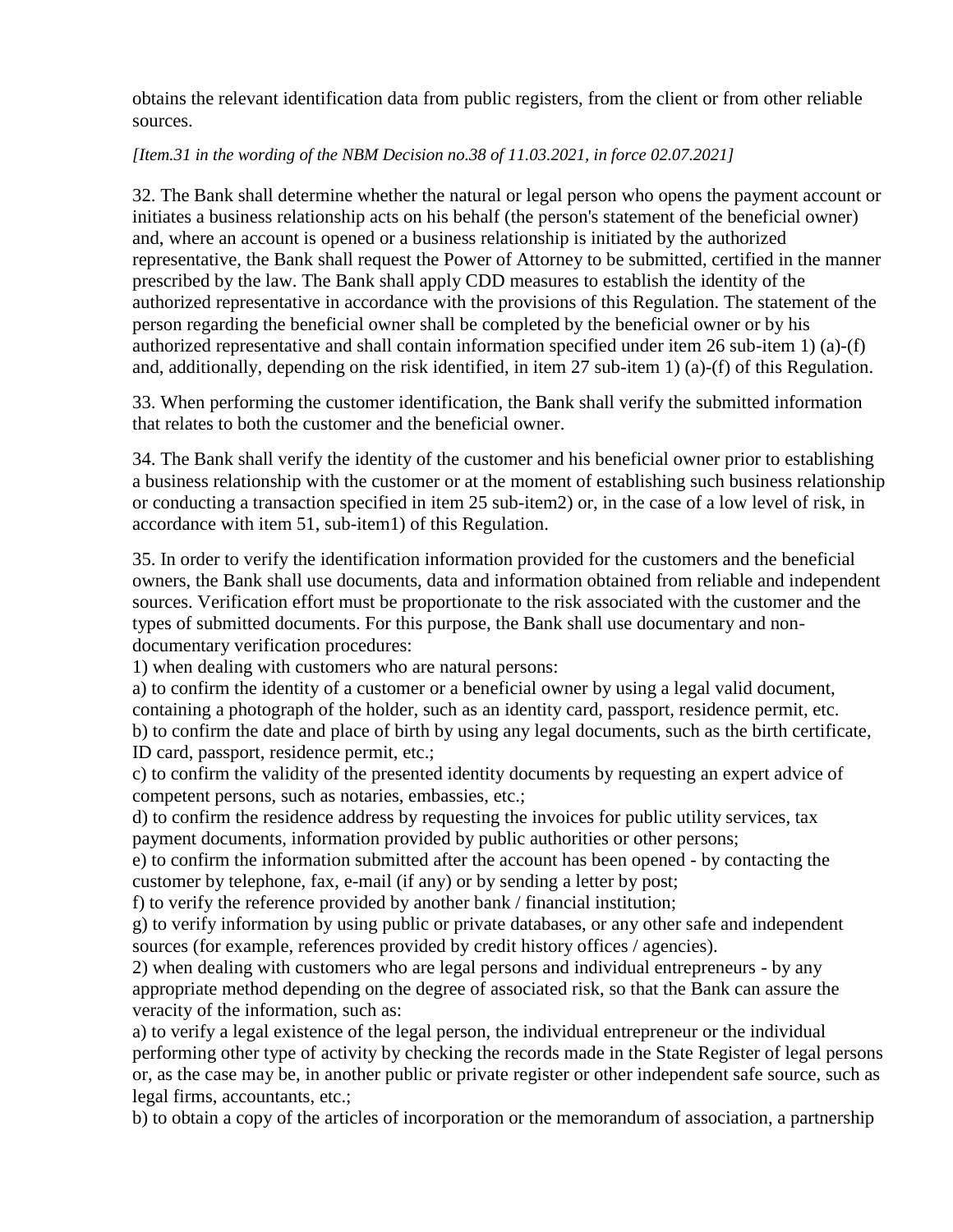contract;

c) to verify in public or private databases information on the customer's existing business relationships;

d) to examine the latest financial reports (except for cases when the bank account is opened by the newly created legal person, the individual entrepreneur or an individual performing other type of activity) and the accounts, which are subject to an external audit, if applicable;

e) to conduct a research / investigation, either individually or through another person, aiming to determine whether there is any evidence that the person is insolvent, filed for liquidation, intends to sell the entity or there are other potential financial problems which have to be taken care of;

f) to obtain the reference of a bank with which the customer previously had business relations, if any;

g) to contact the customer by telephone or fax, by post or email, to check the information placed on the customer's website, if any, or to make a field visit to the headquarters or other business address indicated by the legal entity, the individual entrepreneur or an individual performing other type of activity;

h) to verify the company's unique identifier and the related data, which can be accessed through a public database;

3) when dealing with entities providing fiduciary asset management services (trust, investment fund, etc.), the Bank shall obtain at least a copy of the document confirming the legal nature and legal existence of the account holder (for example: the fiduciary act, the trust statement, the register of charities, etc.). Other verification procedures may include:

a) to apply to an independent recognized and reputable source, such as a law firm or an accountants company, to attest the veracity of submitted documents;

b) to obtain a bank reference prior to entering into business relationship;

c) to access information or search for it in private and public databases or other independent and secure sources:

d) to verify the identity of the authorized representative and beneficial owner;

4) to verify the identity of the beneficial owner the Bank shall apply the measures referred to in subitem 1) hereto.

5) if there is a person who is authorized to open an account or to conduct transactions on behalf of the customer, the Bank shall check the identity of this person, the legality of the powers of attorney as well as the identity of the person on whose behalf he acts, by using the same procedures as laid down in this Regulation.

*[Item 35 amended by NBM Decision no. 38 of 11.03.2021, in force 02.07.2021]*

36. The Bank shall pay special attention to high-risk customers. Additional verification measures may include:

1) to confirm the customer's permanent address by using official documents, an extract from the register or a reference from a credit agency, or by making a home visit;

2) to obtain a personal reference (for example, from an existing bank customer);

3) to obtain a bank's or a banking group's reference by contacting the bank directly prior to establishing a business relationship with the customer;

4) to verify the sources of identified income, available funds and wealth;

5) to verify the customer's employment status or the public position held.

37. Documents submitted in order to identify the customer and the beneficial owner as well as to verify their identity must be valid on the date of their presentation and their copies shall be stored / archived by the bank in accordance with the established internal procedures. The documents shall be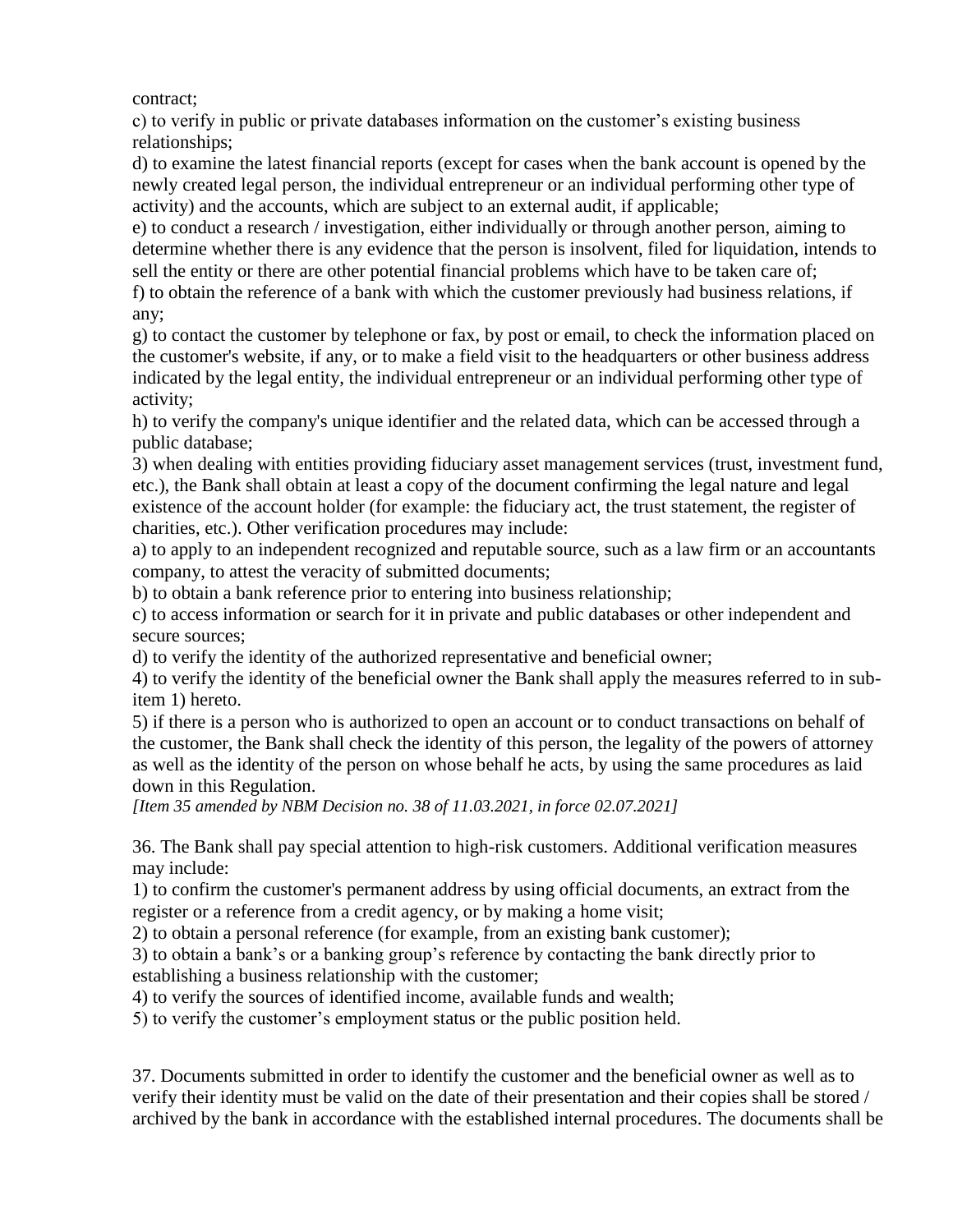submitted individually by each targeted person (the customer, the administrator, the beneficial owner, etc.) or by their authorized representative.

38. Documents shall be submitted by the customer in original or in copy (photocopy), certified in accordance with the law, unless otherwise provided by the law. In the case the documents' copies (photocopies) are not properly certified, the Bank shall request the customer to present the original documents to confirm the information and data submitted. Where the customer fails to submit personally the identification documents, the Bank shall obtain the information and documents required in accordance with the provisions of item 58 of this Regulation.

39. Throughout its business relationship, the Bank shall review and update the information on the identification of customers and actual beneficiaries depending on associated risk. The Bank shall update the information as necessary, considering relevant factors, but at least, for high-risk clients annually, for medium-risk clients - every 2 years, and for low-risk clients - once every 3 years. Relevant factors that may determine the need to update the information include the previous nonapplication of the identification measures, the period of their application, the adequacy of the data obtained, new regulatory requirements on due diligence measures and / or the change of relevant customer circumstances.

*[Item 39 in the wording of NBM Decision no. 38 of 11.03.2021, in force 02.07.2021]*

#### *Section III*

#### *Measures to monitor activities and transactions*

40. The Bank shall continuously monitor the customer's activities, transactions (bank operations), or its business relationship with the customer. The ongoing monitoring process shall include: 1) determining the customer's ordinary (specific) transactions;

2) an extensive examination of transactions conducted during its business relationship with the customer, to ensure that they are in line with the information held by the Bank, the customer's declared activity and the risk level associated with the customer. The examination of transactions requires, at least, the Bank to have in those mechanisms / IT solutions, including the automated ones, which would enable the Bank to detect suspicious activities, transactions or people. Detecting suspicious activities, transactions, and people can be achieved by setting transaction value limits for a particular group or class of transactions or bank accounts. A particular attention should be paid to transactions that exceed the established value limits and transactions that have no clear economic purpose (for example, those that appear to have no economic purpose or involve large amounts of money that do not correspond to the customer's profile created by the Bank or to the customer's ordinary transaction values);

3) verifying whether documents and information gathered during the customer / transaction monitoring are up-to-date and relevant, including for high-risk customers or business relationships; 4) drawing up a transaction monitoring protocol that will reflect all transactions (type, volume, currency, destination of funds, etc.) and all supporting documents submitted or related to those transactions, whenever deemed necessary depending on the associated level of risk. The monitoring protocol shall be kept in the customer's file and upon request, shall be submitted to ne National Bank of Moldova and/ or the Office for Prevention and Fight against Money Laundering. 5) identification of suspicious activities or transactions, including potential ones, as well as of sources of funds used in these activities and transactions;

6) reporting to the responsible person of the information on risks identified with respect to the customers' accounts and transactions, including for high-risk customers;

7) a real-time monitoring of all transactions conducted by customers or potential customers, to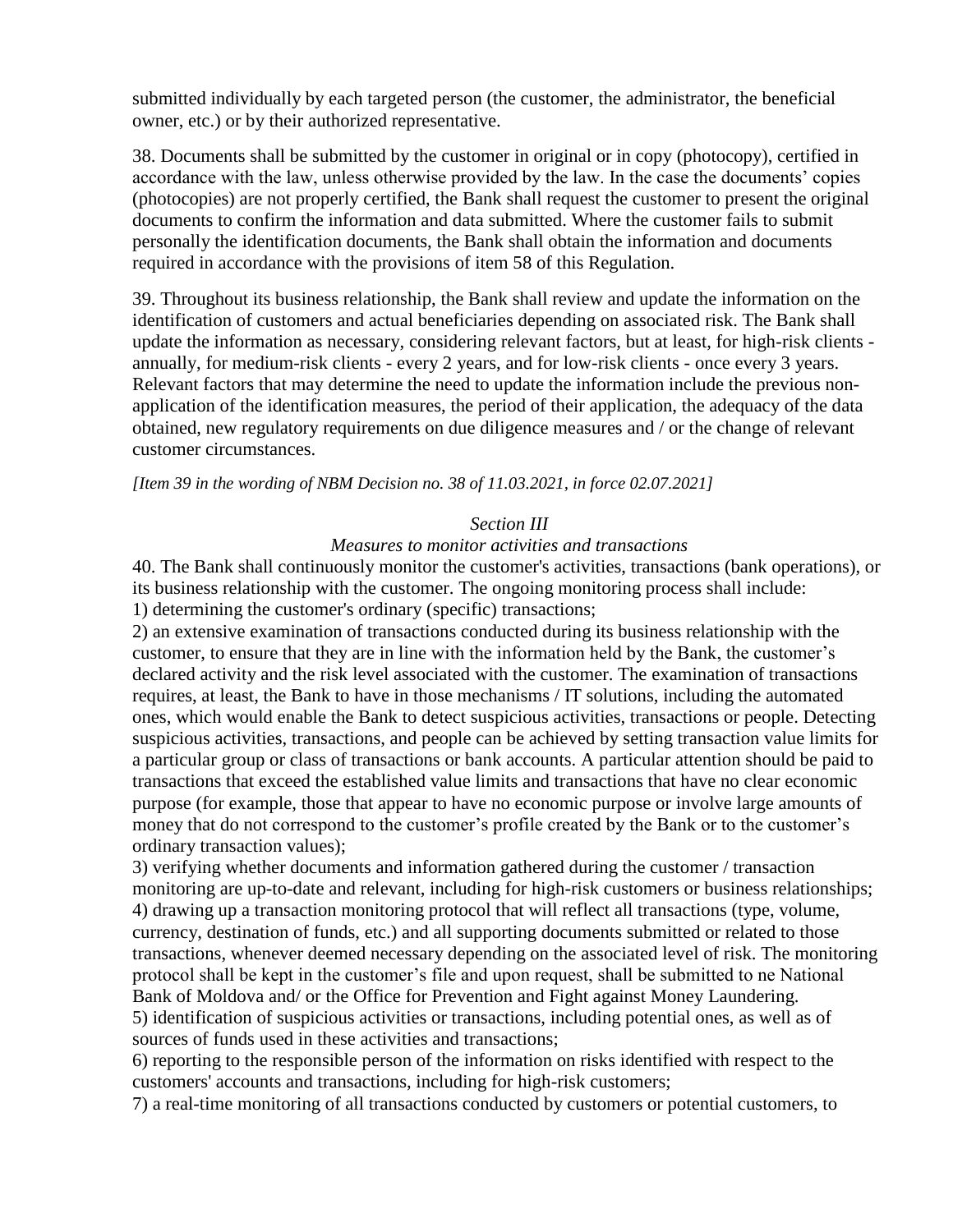identify persons, groups or entities involved in terrorist activities and the proliferation of weapons of mass destruction, including to identify and prevent any payments made by them in violation of the sanctions, prohibitions or other restrictions imposed.

41. The Bank shall pay particular attention to all significant, complex and unusual transactions that do not appear to have a clear economic or legal purpose. The Bank shall examine the nature and the purpose of such transactions, document the findings and take enhanced CDD measures in accordance with the requirements of this Regulation. In such situations, the Bank shall obtain supporting documents for such transactions and determine the source of the funds (contracts, tax invoices / invoices, shipping documents, customs declarations, salary certificates, tax reports, activity reports, other documents).

42. The Bank shall refrain from executing any operations and transactions in goods, including in financial assets, for up to 5 business days, once it gained pertinent suspicions of money laundering or related offenses, terrorist financing, or the proliferation of weapons of mass destruction, whether these are at the stage of preparation, attempt, are in process or have been already completed.

43. The Bank shall apply the provisions specified under item 42 at the request of the Office for the Prevention and Fight against Money Laundering or on its own initiative. When applying the provisions of item 42 on its own initiative. The Bank shall inform immediately, but not later than within 24 hours, the Office for the Prevention and Fight against Money Laundering of the decision taken.

44. When applying the provisions of item 42, the Bank, where applicable, shall ask the customer to provide additional data and information, including any confirmatory documents for the transactions conducted, in order to apply proper CDD measures and, in particular, to understand the purpose and the nature of the business relationship, as well as the source of the transacted assets.

45. The measures applied according to the provisions of item 42 shall cease ex officio based on the written permission and confirmation of the Office for the Prevention and Fight against Money Laundering. The provisions of this item do not exonerate the bank from the obligations laid down in art. 5 sec. (3) of Law No 308 of 22 December 2017 on the prevention and combating of money laundering and terrorist financing and the internal program, elaborated in accordance with item 12.

46. The Bank shall commit:

1) not to carry out any bank operation or transaction, including through a payment account, or to enter into business relationship if the Bank cannot ensure compliance with the provisions of item 25- 29, 34 and 35;

2) in the case of an existing business relationship, to terminate the business relationship if the Bank cannot ensure compliance with the provisions of items 25-29, 34 and 35;

3) in conditions specified in sub-item 1) and (2) hereto, to submit to the Office for the Prevention and Fight against Money Laundering, in accordance with the art. 11 of the Law no.308 of December 22, 2017 on the Prevention and combating of money laundering and terrorist financing, special forms developed for the reporting of suspicious activities or transactions. In this case, the Bank shall be relieved from the obligation to provide explanation to the customer on the reasons for its refusal to do business with the customer.

47. The Bank shall not open or maintain anonymous accounts or accounts in fictitious names, establish or continue a business relationship with a fictitious bank or a bank known to allow a fictitious bank to use its accounts or to provide anonymous bank accounts for the use of its customers.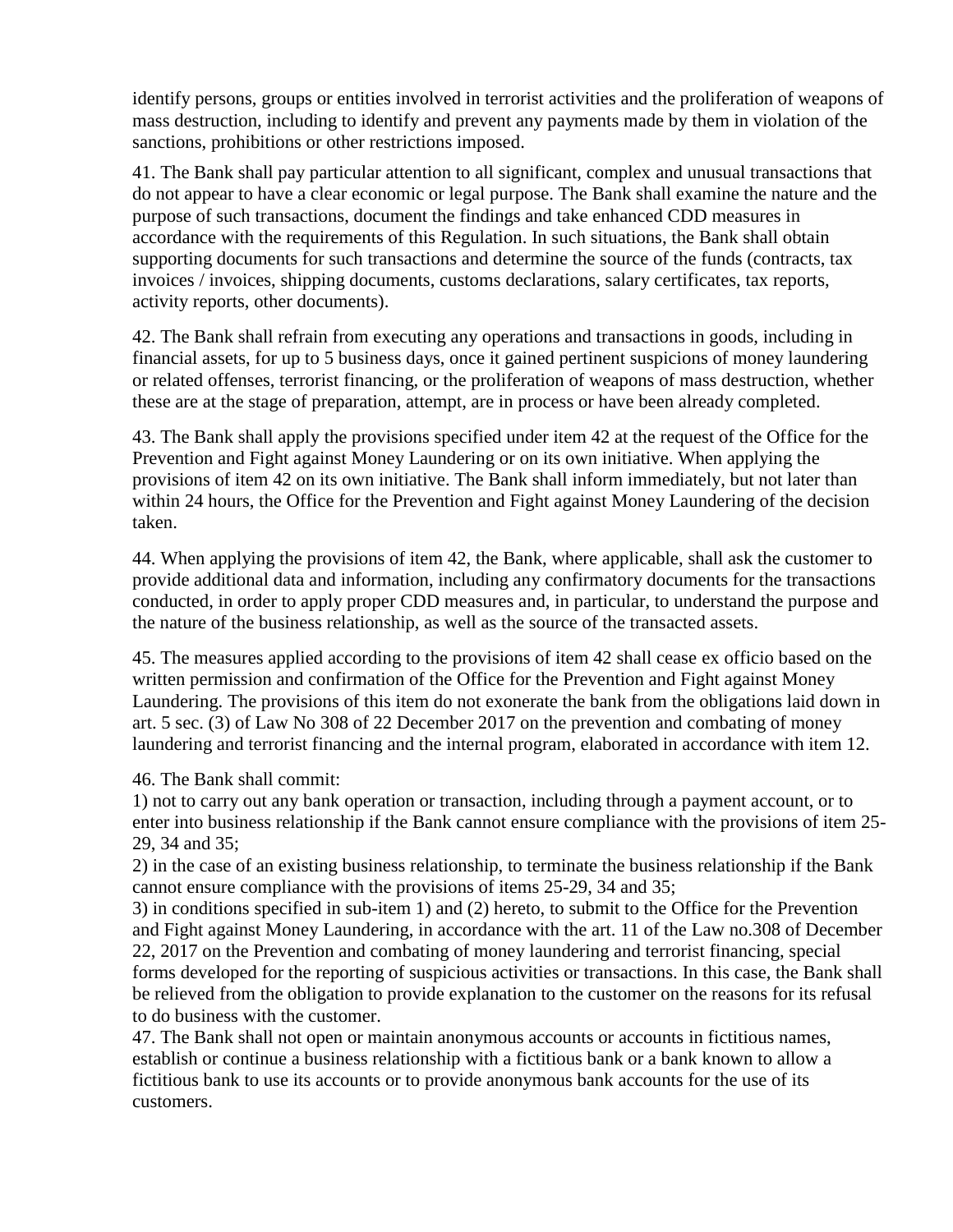#### *Section 4*

#### *Information obtained from third parties*

48. The Bank may use the information belonging to third parties to carry out the measures provided for in points 25, 26, 27, 29, 34 and 35, under the following conditions:

1) third parties represent the reporting entities provided in art. 4 para. (1) of Law no. 308/2017 on preventing and combating money laundering and terrorist financing, residents or similar located in another country (jurisdiction), which are adequately supervised and meet requirements similar to those provided by Law no. 308/2017, and;

2) third parties are not residents in high-risk jurisdictions determined according to the criteria established by the Office for Prevention and Fight against Money Laundering. *[Item 48 in wording of NBM Decision no. 38 of 11.03.2021, in force 02.07.2021]*

 $48<sup>1</sup>$ . Banks that use third parties have effective procedures in place to ensure that they immediately obtain from them:

1) all the necessary information related to the measures provided in points 25, 26, 27, 29, 34 and 35; 2) upon request, copies of identification data and other documents related to the measures provided in points 25, 26, 27, 29, 34 and 35.

*[Item 48<sup>1</sup> introduced by NBM Decision no. 38 of 11.03.2021, in force 02.07.2021]*

49. The Bank shall bear ultimate responsibility for the implementation of the measures set out in items 25-27, 29, 34 and 35, in case of recourse to third parties. *[Item 49 amended by NBM Decision no. 38 of 11.03.2021, in force 02.07.2021]*

# **Chapter VI SIMPLIFIED CUSTOMER DUE DILIGENCE MEASURES**

50. The Bank shall apply simplified CDD measures when, by their very nature, they present a lower degree of risk of money laundering or terrorist financing.

51. Simplified CDD measures represent CDD measures referred to in item 25 applied under a simplified procedure corresponding to the low degree of risk of money laundering and terrorist financing, which include:

1) verifying the identity of the customer and the beneficial owner after establishing a business relationship with the customer, when it is necessary not to interrupt normal business practices; 2) a less frequent updating of the identification data;

3) a reduced degree of ongoing monitoring of transactions or the business relationship;

4) obtaining of a limited amount of information on the purpose and nature of a business relationship. If the identity of the client and the beneficial owner has not been verified until the establishment of the business relationship, the Bank shall ensure that this measure is carried out as soon as possible after the initial contact, but not later than one month. Until the completion of the verification measures, the Bank does not allow transactions to be carried out through the account or establishes specific conditions for its use (value limits, types of services, etc.), in accordance with internal policies and procedures.

*[Item 51 completed by NBM Decision no. 38 of 11.03.2021, in force 02.07.2021]*

52. Based on its own assessment and in accordance with the results of the national risk assessment, the Bank shall set out the factors that generate lower risk of money laundering and terrorist financing and which determine the application of simplified CDD measures, including whether:

1) the customer is a public authority or a state-owned enterprise;

2) the customer is a company the securities of which are traded on a regulated market / multilateral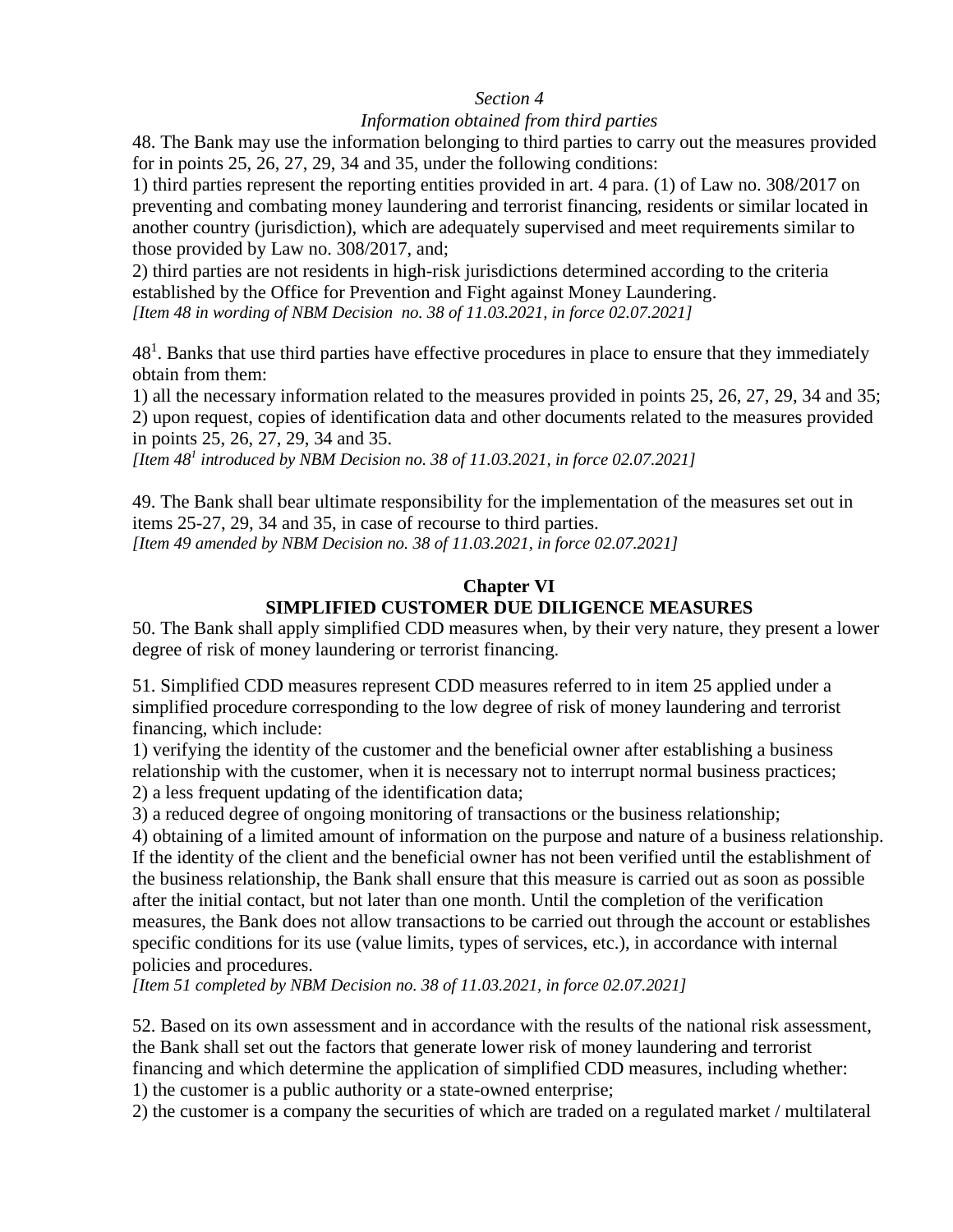trading system, that imposes transparency requirements, either by stock exchange rules or by the applicable law to ensure a proper transparency of the beneficial owner;

3) the customer is a resident of the jurisdictions referred to in sub-items 4) and (5), which meet the requirements of international standards for the prevention and combating of money laundering and terrorist financing;

4) the country of destination (jurisdiction) has in place an effective system of preventing and combating of money laundering and terrorist financing in line with international standards, the efficiency of which is regularly assessed by relevant international organizations;

5) the country of destination (jurisdiction) has a low level of corruption and crime according to official assessments;

6) the range of financial products and services is limited and specifically tailored for a circle of customers, to increase financial inclusion;

On the basis of risk-assessment of the money laundering and terrorist financing at national level and on the basis of the criteria and factors established by the authorities with supervisory functions, the Bank shall accumulate sufficient information to determine whether the customer, transactions or business relationships meet the conditions mentioned above.

*[Item 52 amended by NBM Decision no. 38 of 11.03.2021, in force 02.07.2021]*

53. The Bank will not apply simplified CDD measures if there is a suspicion of money laundering or terrorist financing.

# **Chapter VII ENHANCED CUSTOMER DUE DILIGENCE MEASURES**

54. In order to enforce the legislation on the prevention and combating of money laundering and terrorist financing, the Bank shall set out the categories of customers, activities and transactions that present a high degree of risk based on the indicators reflecting the volume of assets or incomes, the type of services requested, the type of business run, economic circumstances, the reputation of the country of origin, the plausibility of the customer's explanations, the pre-established value limits by transaction type.

55. Based on its own assessment, the Bank shall set out the factors that generate an increased degree of risk of money laundering or terrorist financing and which determine the application of enhanced CDD measures. The factors that generate increased risk are:

1) the business relationship is conducted in unusual circumstances (e.g. a significant geographical distance between the bank and the customer;

2) customers who reside in jurisdictions with a high risk of money laundering and terrorist financing;

3) customers who cannot come in person to the Bank and present their identification documents;

4) legal persons acting as personal property management entities;

5) companies that have mandated shareholders or whose shares are in custody;

6) business activities involving frequent cash transactions of considerable proportions;

7) situations where the ownership structure and control structure of the legal entity are unusual or excessively complex, having regard to the nature of the activity carried out;

8) banking services provided to a natural person based on a customer-tailored portfolio;

9) transactions are conducted in/from countries (jurisdictions) which, according to credible sources (FATF public statements, mutual evaluations, detailed assessment reports or published monitoring reports) do not have in place effective systems for the prevention and combating of money laundering and terrorist financing;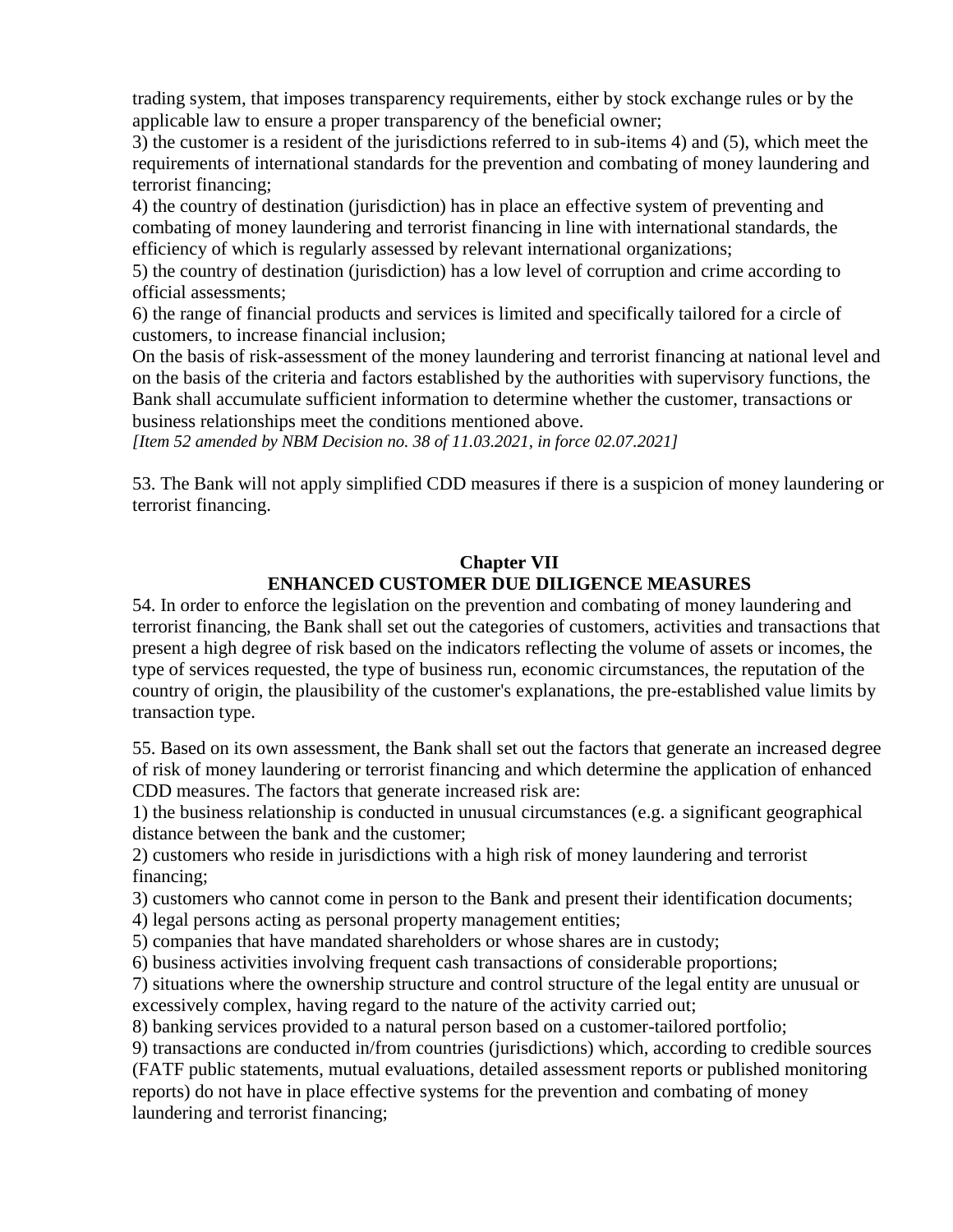10) transactions are conducted in/from countries (jurisdictions), which are subject to sanctions, embargoes or similar restrictive measures established by international organizations in accordance with the commitments made by the Republic of Moldova;

11) transactions are conducted in/from countries (jurisdictions) which, according to credible sources, have a high level of corruption or other criminal activity;

12) transactions are conducted in/from countries (jurisdictions) which provide funding or support for terrorist activities or allow designated terrorist organizations to operate on their territory;

13) products or transactions that allow for anonymity;

14) remote business relationships or transactions, carried out without being taken any security protection measures, such as electronic signature;

15) payments received from unknown or unrelated parties;

16) cross-border banking (correspondence banking), including when conducting transactions through payable-through accounts;

17) transactions or business relationships with politically exposed persons;

18) new products and new business practices, including new mechanisms for the distribution and use of new or emerging technologies for both new and existing products;

19) other factors identified in the risk assessment and by the supervisory organs.

*[Item 55 amended by the NBM Decision no.38 of 11.03.2021, in force 02.07.2021]*

56. In assessing the risk of money laundering and terrorist financing associated with customers, countries / jurisdictions, products / services offered, transactions and the associated distribution channel, the Bank shall also take into account the existing risk variables. These variables shall include at least:

1) the purpose of opening a payment account or initiating a business relationship;

2) the amount of assets / funds deposited by a customer or the volume of transactions conducted;

3) the frequency or duration of a business relationship;

57. The enhanced CDD measures applied by the Bank shall include:

1) obtaining additional customer information (type of activity, volume of assets, turnover, other information available in public sources and internet) as well as frequently updating the identification data of the customer and the beneficial owner;

2) obtaining additional information on the nature and purpose of the intended business relationship;

3) obtaining additional information on the source of the customer's goods and the source of wealth; 4) obtaining information on the reasons of the activity or transaction whether intended, currently

carried out or completed;

5) obtaining the approval of the responsible person and / or the head of the branch for the establishment or continuation of the business relationship;

6) enhanced monitoring of the business relationship ensured through an increased number and extension of checks performed, and by selecting activities and transactions that require additional examination;

7) the requirement that the first transaction payment to be carried out through an account opened on behalf of the customer at a bank applying similar CDD measures;

8) the implementation of specialized IT systems in order to ensure the efficiency of information management for proper identification, analysis and monitoring of customers and their transactions, as well as the reporting to the Office for the Prevention and Fight against Money Laundering on transactions, which present suspicions of being part of money laundering and terrorist financing schemes;

9) to alert customers whose activities or transactions are exposed to a higher risk of money laundering and terrorist financing on the need to increase their business partner due diligence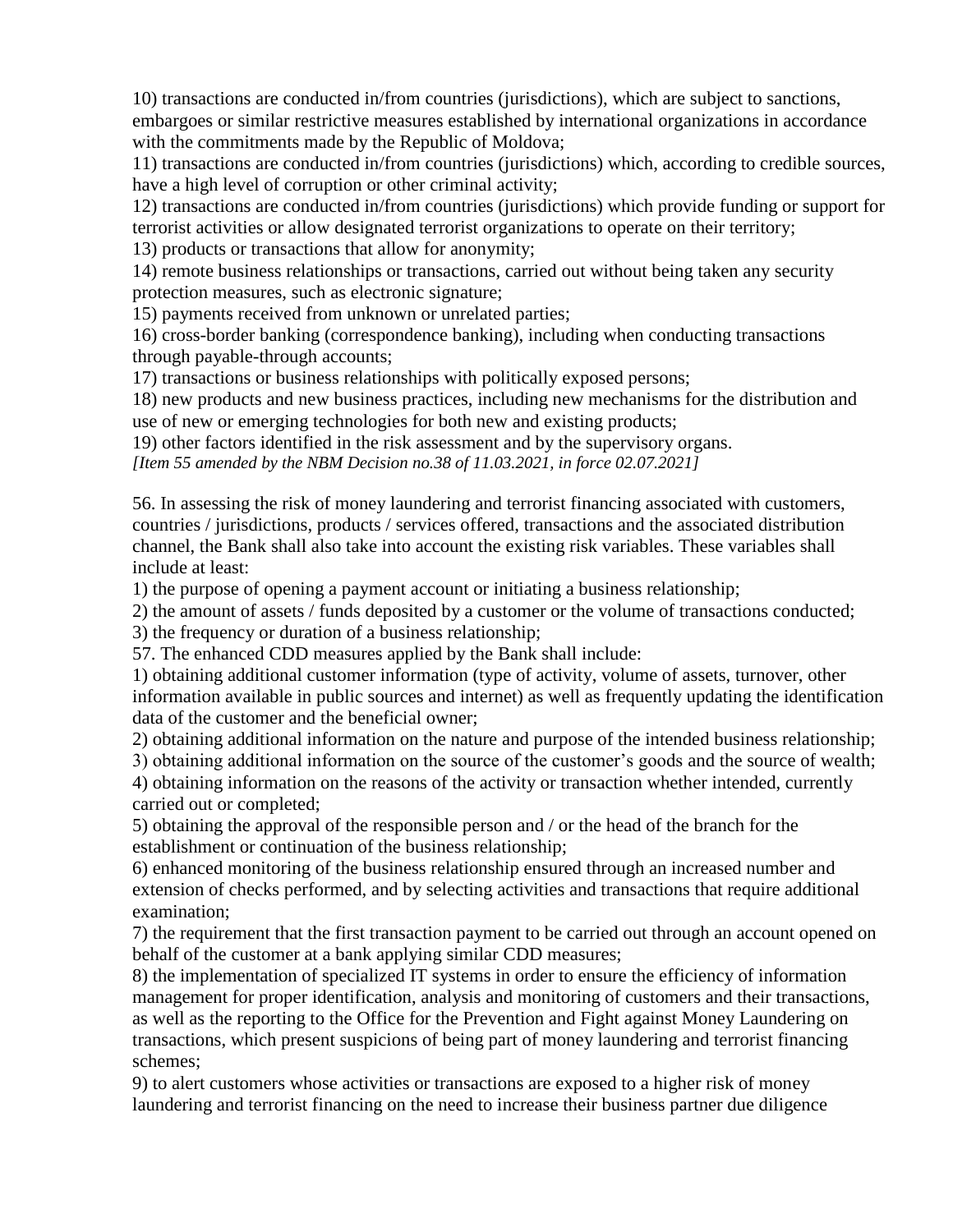measures;

10) in the case of cross-border relationships, to restrict or terminate the business relationship or the execution of transactions in the event of inappropriate application and non-compliance with the requirements for the prevention and combating of money laundering and terrorist financing by the partner / correspondent bank;

(11) additional measures specified in items 58 to 62.

*[Item 57 amended by NBM Decision no. 38 of 11.03.2021, in force 02.07.2021]*

58. In the case referred to in item 55, sub-item 14), the Bank shall apply enhanced CDD measures to the customer who cannot personally present identification documents (e.g. in the case the customer can be contacted only by correspondence, telephone, e-mail, internet or other electronic means) by using such procedures as electronic signature, biometric methods, session keys, etc. At his first visit to the Bank, the customer is to present documents and information specified in the provisions of the present Regulation. In addition, the Bank shall apply one or all of the following measures:

1) request the customer's identification documents issued by a competent authority or body,

including specimen signature, other documents, as appropriate, for the customer's file;

2) take measures to ensure authenticity of electronic documents transmitted to the Bank;

3) use the information provided by a bank in which the customer holds an account and which applies at least similar customer CDD measures;

4) require the first payment to be made on behalf of the customer through an account from another bank that applies at least similar CDD measures and is subject to an effective supervision, where appropriate;

5) establish and maintain contact with a remote customer through separate dedicated channels, regardless of the channels used for carrying out transactions.

59. In cross-border relationships, the Bank shall accumulate sufficient information about the correspondent bank (institution, organization) to fully understand its field of activity. For this purpose, the Bank shall:

1) obtain information at least on:

a) the Council and the Executive Board of the correspondent institution, its main activities, its business address and the measures it applies to prevent and combat money laundering and terrorist financing;

b) the beneficial owners of the correspondent institution;

c) the purpose of setting up a bank account;

d) the reputation of the correspondent institution and the quality of supervision it exercises, including whether it has been the subject of an investigation or any remedial action relating to money laundering or terrorist financing (from public sources);

2) assess the controls performed by the correspondent institution to prevent and combat money laundering and terrorist financing;

3) initiate correspondence after obtaining the approval of the Bank's responsible person;

4) obtain document(s) listing responsibilities of the correspondent institution in the field of the prevention and combating of money laundering and terrorist financing, as well as documents to confirm the fact that the correspondent institution verifies the identity of its customers and has in place efficient CDD procedures;

5) In the case of transactions carried out through "correspondent payment accounts", the Bank shall make arrangements allowing it to verify the CDD procedures applied by the correspondent institution and to transmit / receive, upon request, documents and information relating to customers, their business activity and transactions.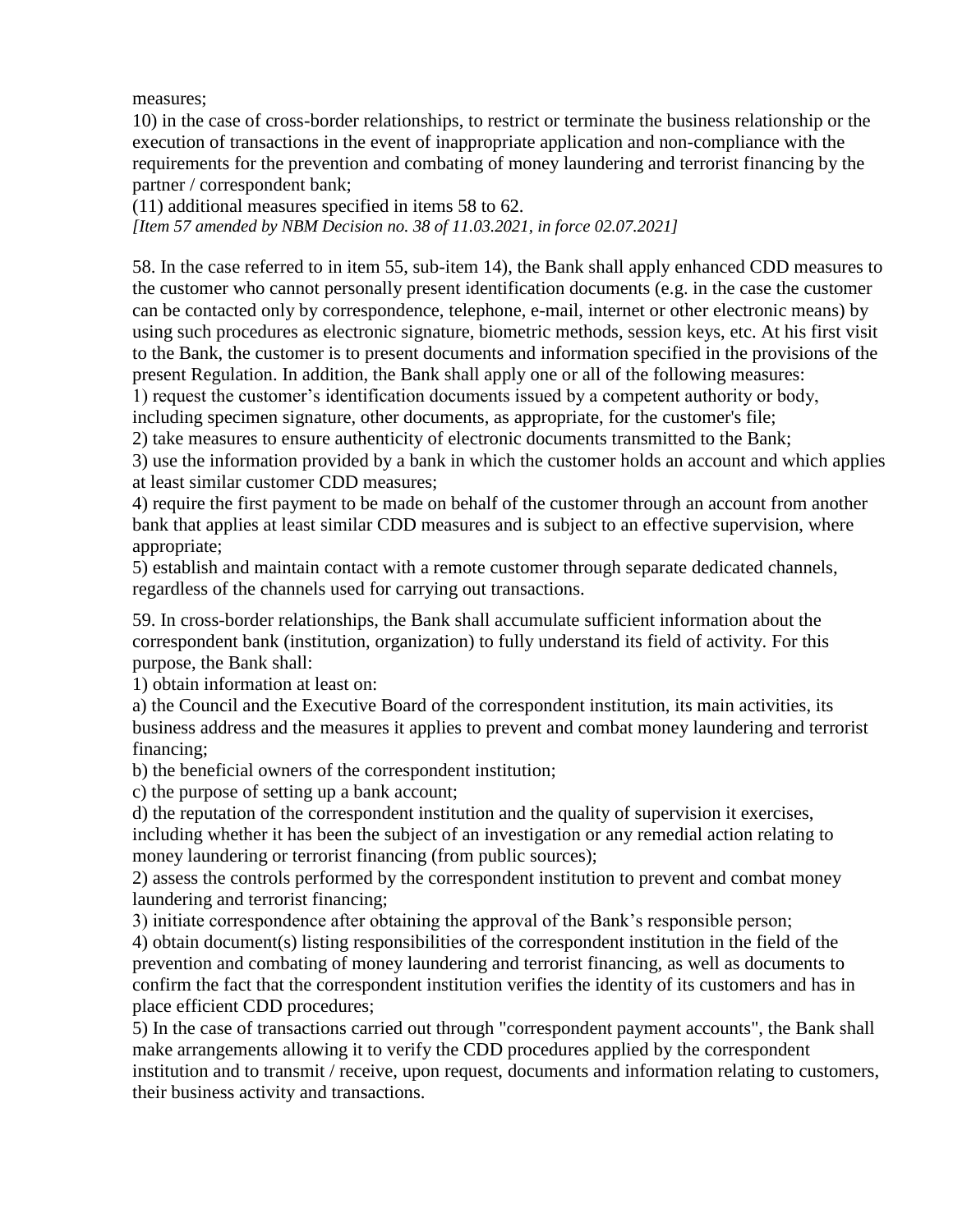60. In case of business relationships or transactions with politically exposed persons, their family members or persons associated with politically exposed persons, the Bank shall apply at least the following measures:

1) The Bank shall have in place a risk management system that:

a) allows to determine whether a customer, potential customer and / or his beneficial owner is a politically exposed person;

b) the Bank shall request relevant information from the customer and / or his beneficial owner, uses the reference in public data sources or in commercial electronic databases containing information on politically exposed persons;

2) requires obtaining the approval of the Bank's responsible person for the establishment of a business relationship and, if the Bank's customer or the beneficial owner subsequently becomes a politically exposed person, for the continuation of the business relationship;

3) requires establishing and verifying the source of the customer's funds and wealth involved in the business relationship or transaction;

4) requires requesting information about family members and persons associated with the politically exposed person.

5) requires ensuring an enhanced monitoring of the business relationship and the transactions carried out by the politically exposed person, including a regular update of the information on the customer. *[Item 61 repealed by NBM Decision no. 38 of 11.03.2021, in force 02.07.2021]*

62. If customers acting on behalf of other persons specified under item 55 sub-items 3) and (4) are not authorized to provide the Bank the information requested on beneficial owners, the Bank shall refuse to open an account or establish new business relationships with such customers in the future.

 $62<sup>1</sup>$ . In business relations or in case of transactions with customers and banks (institutions, organizations) from high-risk countries (jurisdictions) in regard of which FATF requests to take action, in addition to the enhanced due diligence measures provided for in this Chapter, the Bank shall, in addition, apply in accordance with the requested actions and depending on the risk, one or more of the following measures:

1) limiting the development of the business relationship or the execution of transactions in / from the country (jurisdiction) with high risk or with persons from this country;

2) reviewing, modifying or, as the case may be, terminating the relationship with the corresponding institution in the high-risk country (jurisdiction);

3) when establishing legislation of special value limits related to transactions associated with highrisk jurisdictions, reporting transactions in accordance with regulated value limits. *[Item 62<sup>1</sup>introduced by NBM Decision no. 38 of 11.03.2021, in force on 02.07.2021]*

 $62<sup>2</sup>$ . The measures provided for in item  $62<sup>1</sup>$  shall also be applied if requested by the Office for Prevention and Fight against Money Laundering or by the supervisory authority. *[Item 62<sup>2</sup>introduced by NBM Decision no. 38 of 11.03.2021, in force on 02.07.2021]*

# **Chapter VIII DATA REQUIREMENTS FOR FUND TRANSFER TRANSACTIONS**

63. This chapter refers to transfers of funds, carried out in any currency, which are transmitted or received by a bank or an intermediary bank.

64. The provisions of this chapter shall not apply to transfers of funds carried out by using a payment card, an electronic money instrument or any other prepaid digital data device with similar characteristics, provided the following conditions are met: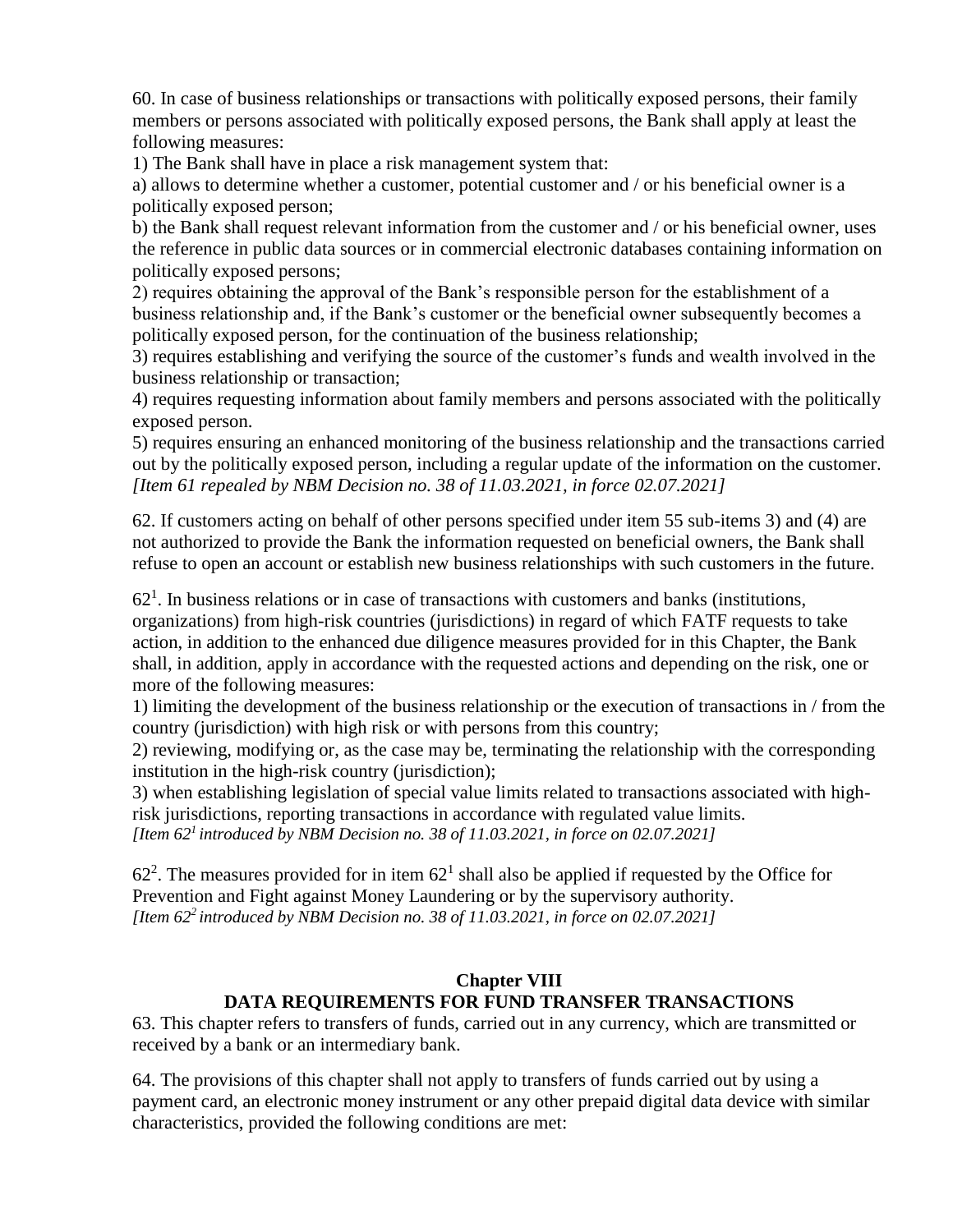1) the payment card, electronic money instrument or data device is used solely for the purchase of goods or services;

2) the number of the payment card, electronic money instrument or data device accompanies all money transfers resulting from the transaction.

However, this chapter shall apply where a payment card, electronic money instrument or any other prepaid digital data device with similar characteristics is used to transfer funds between persons.

65. This chapter does not apply to transfers of funds involving cash withdrawal from the payer's payment account.

## *Section 1*

#### *Obligations of the payer's bank*

66. The Bank shall ensure that the transfers of funds are accompanied by the following information regarding the payer:

1) the full name of the payer;

2) the number of the payer's payment account;

3) the payer's address, ID number, fiscal code (IDNO / IDNP) or date and place of birth.

67. The Bank shall ensure that the transfer of funds is accompanied by the following information regarding the payee:

1) the full name of the payee;

2) the number of the payee's payment account.

68. By way of derogation from item 66 sub-item 2) and item 67 sub-item 2), in the case of transfers not effected from or to a (bank's) payment account, the payer's bank shall ensure that the transfer of funds is accompanied by a unique transaction identification code instead of the (bank) payment account number(s).

69. Prior to transferring the funds, the Bank shall verify the completeness and accuracy of data specified in item 66 based on documents, data or information obtained from a credible and independent source, taking into account the provisions of this Regulation.

70. The Bank shall ensure that all cross-border fund transfers are accompanied by complete information on the payer and payee's names, the account number or a unique transaction / payment identification code, and that the "destination of payment / transfer" field has been properly completed.

71. In the case of the batch file transfers of loans made by a single payer to several payees whose payment service providers operate outside the Republic of Moldova, the provisions of item 66 shall not apply, provided that 1) a batch file transfer is accompanied by data referred to in item 66, 67 and 68, 2) these data were verified in accordance with item 69, and 3) individual transfers are accompanied by the number of the payer's payment account or by the unique transaction identification code (according to item 68), whichever applicable.

72. The Bank shall not execute / carry out any transfer of funds unless compliance with the provisions of item 66-71 has been ensured.

## *Section 2*

## *Obligations of the payee's bank*

73. The Bank shall put in place effective procedures, including, where appropriate, post-transaction or real-time checks, to determine whether the transaction data fields reflecting information on the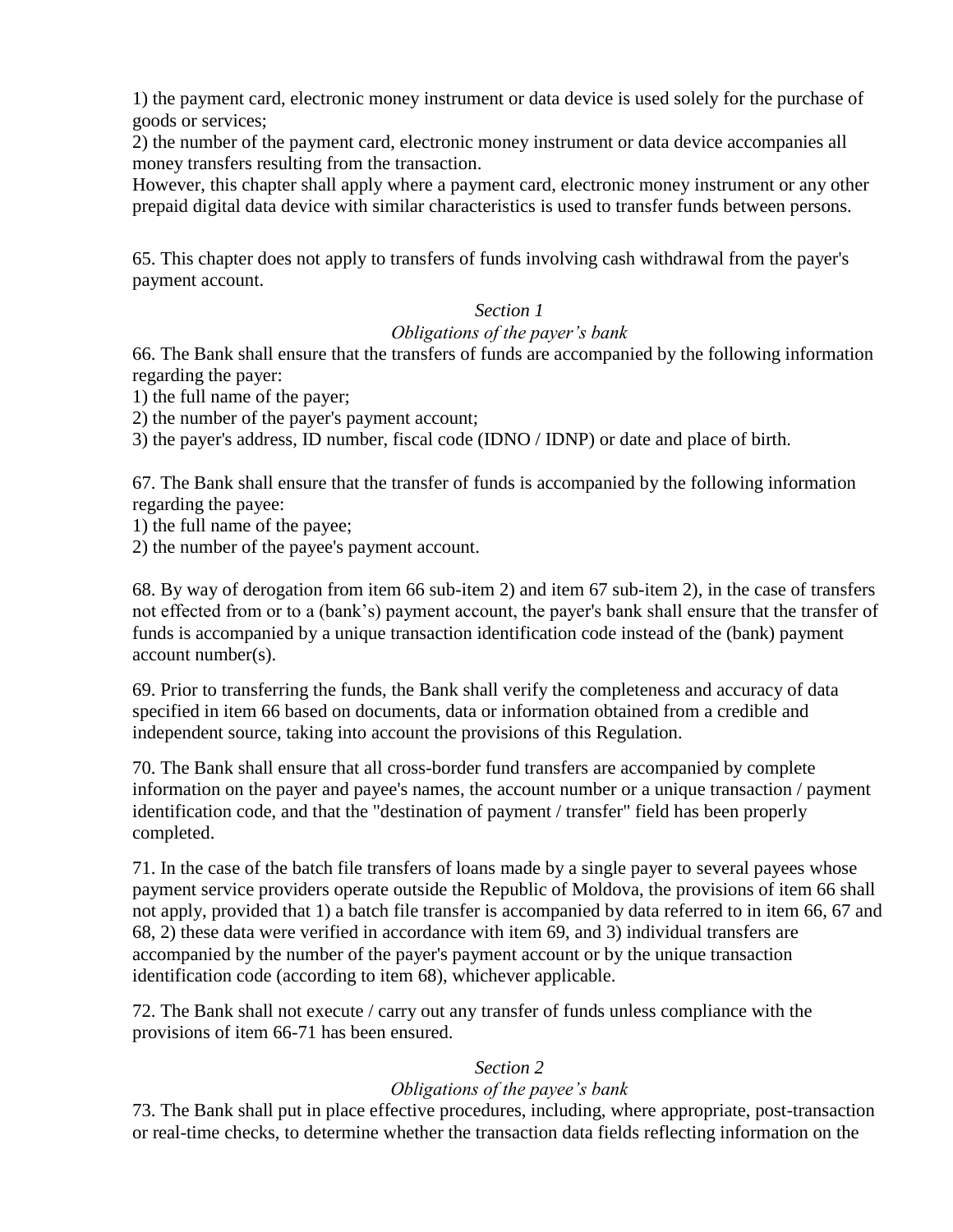payer and payee in the payment and settlement system used for the transfer of funds were completed in accordance with the provisions of item 66 and 67 of this Regulation.

74. Prior to crediting the payee's account or making funds available to him, the Bank shall verify the completeness and accuracy of the information referred to in item 67 based on documents, data or information obtained from a credible and independent source, taking into account the provisions of this Regulation.

75. The Bank shall verify the completeness and accuracy of information available on the payee, based on documents, data or information obtained from a credible and independent source, taking into account the provisions of this Regulation, in the case of transfers of funds, the amount of which does not exceed the threshold set out in item 25, sub-item 2), in the following situations: 1) when the payment is made in cash or in anonymous electronic money in the case of transactions

that appear to be linked; 2) when there are good reasons to suspect that the transaction is part of the money laundering or

terrorist financing scheme.

76. The Bank shall apply effective risk-based procedures to determine whether to execute, reject or suspend a transfer of funds where complete information on the payer and the payee is missing. The Bank shall consider applying these procedures also in the case when the "destination of payment / transfer" field has not been filled in.

77. Where upon the receipt of funds the Bank finds that the information specified in item 66 and 67 is missing or is incomplete, the Bank shall reject executing the transfer or request the provision of relevant information on the payer and the payee prior to crediting the payee's account or making money available to the payee, depending on the associated risk.

78. Where a credit institution / bank systematically fails to provide relevant information on the payer or payee, the payee's bank shall take steps which may first include issuing warnings and setting deadlines, either for rejecting any transfer of funds executed by this credit institution / bank, or for deciding, where appropriate, to restrict or terminate the business relationship with it. The Bank shall report such incidents to the Office for the Prevention and Fight against Money Laundering in compliance with the applicable regulatory acts.

 $78<sup>1</sup>$ . The Bank, when acting as the payer's and payee's bank, shall take into account all information regarding the payer and the payee to assess whether the transfer of funds or any related transaction is suspicious and whether it should be reported to the Office for the Prevention and Fight against Money Laundering according to the legislation.

*[Item 78<sup>1</sup> introduced by NBM Decision no. 38 of 11.03.2021, in force 02.07.2021]*

## *Section 3*

# *Obligations of an intermediary bank*

79. The Bank shall put in place effective procedures, including, where appropriate, post-transaction or real-time checks, to determine whether the transaction data fields reflecting information on the payer and payee in the payment and settlement system used for the transfer of funds were completed in accordance with the provisions of item 66 and 67 of this Regulation and shall ensure that all information received on the payer and payee accompanying a transfer of funds is kept together with that transfer;

*[Item 79 amended by NBM Decision no. 38 of 11.03.2021, in force 02.07.2021]*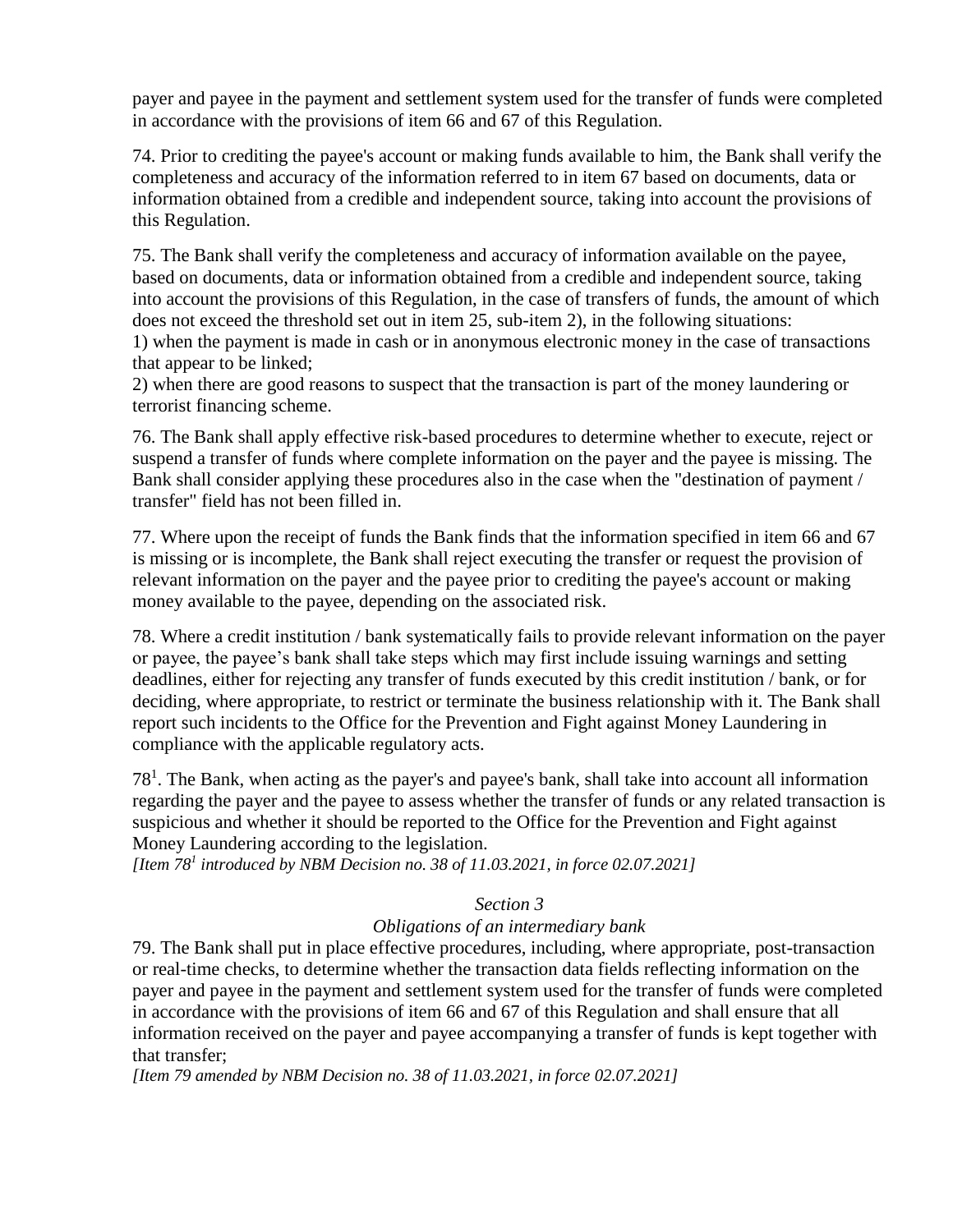80. The Bank shall ensure that the batch file transfers contain information on the number of the payer's payment account or a unique transaction / payment identification code, and that the batch file provides fully traceable information on the payer and payee of the transaction.

81. The Bank shall apply effective risk-based procedures to determine whether to execute, reject or suspend a transfer of funds where complete information on the payer and the payee is missing. The Bank shall consider applying these procedures also in the case when the "destination of payment / transfer" field has not been filled in.

82. Where upon the receipt of funds the Bank finds that the information specified in item 66 and 67 is missing or is incomplete, the Bank shall reject executing the transfer or request the provision of relevant information on the payer and the payee prior to crediting the payee's account or making money available to the payee, depending on the associated risk.

83. Where a credit institution / bank systematically fails to provide relevant information on the payer or payee, the payee's bank shall take steps which may first include issuing warnings and setting deadlines, either for rejecting any transfer of funds executed by this credit institution / bank, or for deciding, where appropriate, to restrict or terminate the business relationship with the respective institution/bank.

84. The Bank shall report such incidents to the Office for the Prevention and Fight against Money Laundering in compliance with the applicable regulatory acts.

# **Chapter IX ACTIVITY AND TRANSACTION REPORTING**

85. The Bank commits to inform the Office for the Prevention and Fight against Money Laundering of:

1) any suspicious goods, activities or transactions suspicious to be related to money laundering, to associated offences and to terrorism financing that are in course of preparation, attempting, accomplishment, or are already performed – immediately or, latest, within 24 hours after the Bank has identified the action or circumstances that raise suspicions;

2) any cash transactions or bank operations, whether they are carried out in a single transaction with value exceeding 200 000 MDL (or its equivalent) or through a series of cash transactions that appear to be linked - within 10 calendar days;

3) any transactions conducted through bank transfer with a value exceeding 500000 MDL (or equivalent) - not later than the 15th of the month following the reporting month;

86. The Bank shall have in place:

1) clear procedures, developed in compliance with the provisions of the Law no. 308 of 22 December 2017 on the Prevention and combating of money laundering and terrorist financing, which were made known to the entire staff and which provide for the reporting by personnel of all suspicious assets, any activities or transactions that raise suspicions of money laundering, any related offence or terrorist financing;

2) systems for detecting suspicious activities and transactions according to the established criteria and indices, including by competent authorities;

3) procedures for informing the Bank's responsible person and, if required, the internal security service on issues related to the prevention and combating of money laundering and terrorist financing.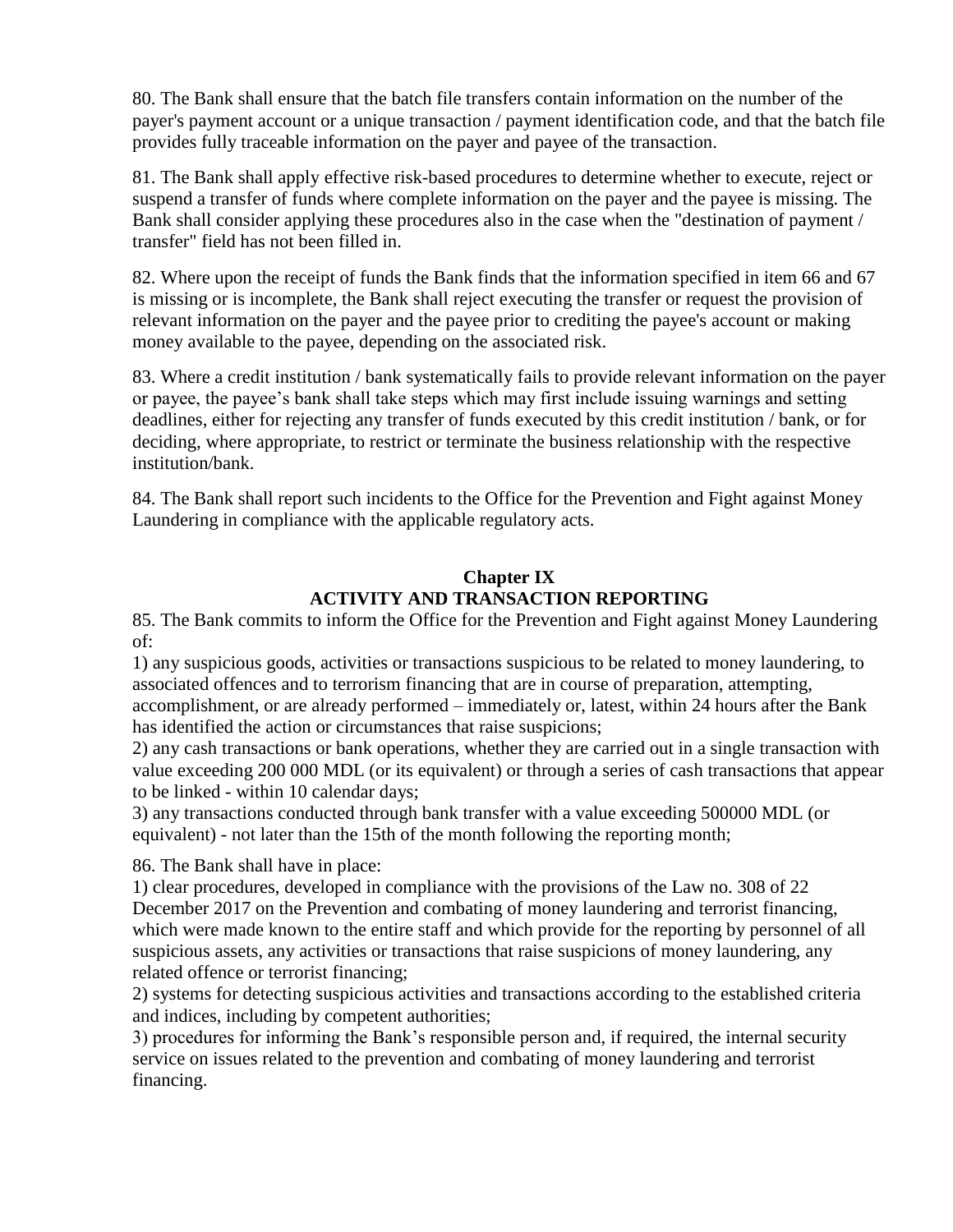# **Chapter X DATA STORAGE**

87. The Bank shall retain all documents, records and information obtained under this Regulation, including those obtained under due diligence measures concerning customers and beneficial owners, such as copies of identification documents, archive of primary accounts and documents, business correspondence, analysis results and research carried out, during the active period of the business relationship and for a period of 5 years after its termination or after the date of occasional transactions and transfers of funds, and subsequently up to 5 years in electronic format.

*[Item 87 in the wording of NBM Decision no.38 of 11.03.2021, in force 02.07.2021]*

88. The procedures of records and information storage shall include at least the following, as appropriate:

1) keeping a register of all customers and identified beneficial owners, which shall contain at least: the full name of the customer; IDNO / IDNP, as appropriate; the account number; the account opening and closing date;

2) keeping all primary documents, including business correspondence;

3) keeping files containing records regarding the identification and verification conducted on customers and beneficial owners on monitoring customers' transaction and maintaining the transactions' supporting documents;

4) keeping records of all conducted transactions (type, the volume of transactions, currency, destination, etc.) and related monitoring protocols, including for complex and unusual transactions; 4 1 ) keeping records on transfers of funds, including in cases where the technical limitations of the payment system do not allow the transmission of all information by the intermediary institution; 5) archiving information on conducted transactions and related business correspondence in IT systems and ensuring that the archived data are safe and quickly accessible for operational purposes.

*[Item 88 amended by NBM Decision no. 38 of 11.03.2021, in force 02.07.2021]*

89. The Bank shall ensure that any document and information obtained as a result of the customer (beneficial owner) identification and verification procedures, any data related to transaction monitoring, including transaction supporting documents, are available to the National Bank of Moldova and the Office for the Prevention and Fight against Money Laundering, upon request. Based on the request of the competent authorities, in accordance with item 9 sec. (2) of the Law no. 308 of 22 December 2017 on the Prevention and combating of money laundering and terrorist financing, the record storage period established for the information related to customers and their transactions may be extended for a period specified in the request but not more than 5 years.

# **Chapter XI INTERNAL CONTROL SYSTEM REQUIREMENTS**

90. The Bank shall have in place internal control systems that will ensure that the Bank complies with the applicable regulatory acts and the existing internal programme in the field of money laundering, that will contribute to reducing the related risks.

91. When establishing subsidiaries and branches in the territory of other states as well as during their activity, the Bank shall apply measures developed for the prevention and combating of money laundering and terrorist financing in accordance with its own internal control system, internal policies and procedures and regulatory acts of the Republic of Moldova insofar as the legislation of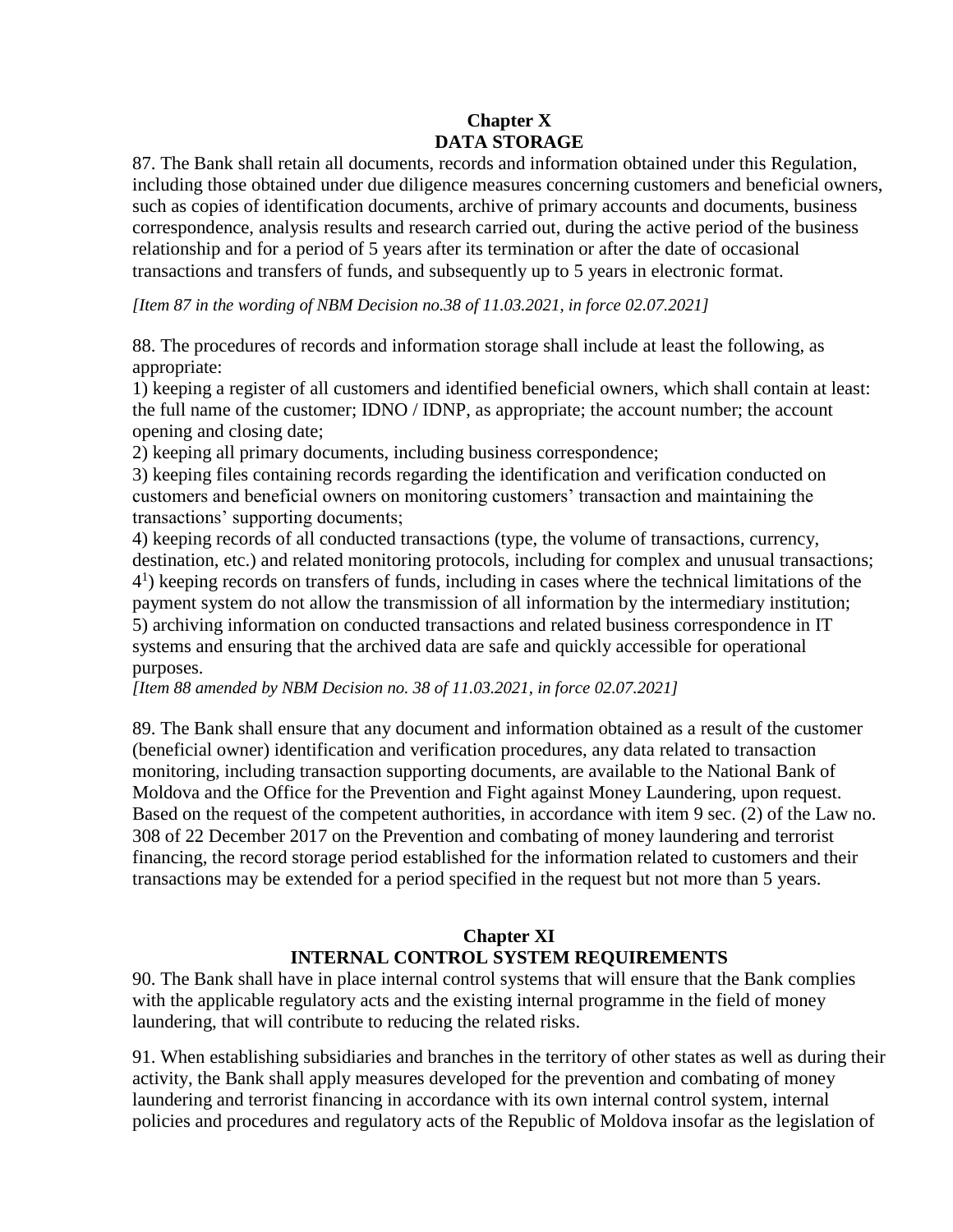the host country permits. Where the host country (jurisdiction) promotes less rigorous requirements for the prevention and combating of money laundering and terrorist financing, the Bank shall ensure the implementation of the requirements set forth in Moldovan regulatory acts insofar as the law of the host country (jurisdiction) permits. Where the host country (jurisdiction) does not allow proper application of the requirements set forth in Moldovan regulatory acts, the Bank shall apply appropriate additional measures to mitigate the risk of money laundering and terrorist financing and inform about this fact the National Bank of Moldova within two months' period. The National Bank may exercise its supervision in accordance with the legal framework to ensure compliance of the Bank's subsidiaries and branches established in the territory of other states with the relevant applicable regulatory acts; in the case of failure to comply with relevant regulatory acts, the National Bank of Moldova may restrict the activity of a respective subsidiary or branch, or withdraw its approval through which it authorized the establishment of the Bank's subsidiary or branch in the territory of another state. In applying this item, the National Bank of Moldova issues technical standards on the type of additional measures and minimum steps to be taken by the bank if the rules of law of another country (jurisdictions) do not allow the implementation of the measures provided for in this item.

92. The Bank shall communicate and implement the provisions of its internal programme for the prevention and combating of money laundering and terrorist financing within its branches, subsidiaries and other subdivisions owned by the Bank, including those located in other countries. In order to prevent and combat money laundering and terrorist financing, the Bank shall exchange data with branches, subsidiaries and other subdivisions owned by the Bank in compliance with the provisions of the applicable regulatory acts.

 $92<sup>1</sup>$ . In case of opening of subsidiaries and branches on the territory of other States, at the level of the financial group, the internal control system and the program on preventing and combating money laundering and terrorist financing shall include, in addition to the elements set out in items 93-95, the following additional elements:

1) policies and procedures for the exchange of information for the purpose of enforcing customer precautions and managing the risks of money laundering and terrorist financing;

2) requirements for the provision of information within the group on customers, accounts and transactions, where this is necessary for the application of measures to prevent and combat money laundering and terrorist financing;

3) adequate requirements for maintaining the confidentiality of the information subject to the exchange which constitutes banking secrecy and personal data, as well as the use and processing of this information.

*[Item 92<sup>1</sup> introduced by NBM Decision no. 38 of 11.03.2021, in force 02.07.2021]*

93. The internal control system shall include at least the following elements:

1) an independent audit conducted by the internal audit subdivision in order to verify the Bank's compliance with the provisions on prevention and combating money laundering and terrorist financing. In this context, the audit shall include:

a) independent assessment of the adequacy of policies and procedures related to the prevention and combating of money laundering and terrorist financing as well as to the identified risks of money laundering and terrorist financing;

b) independent assessment of the efficiency of implementation by the Bank's staff of the approved policies and procedures in the field of the prevention and combating of money laundering and terrorist financing;

c) independent assessment of the efficiency of the compliance and quality control supervision, including the parameters set for automatic alerts;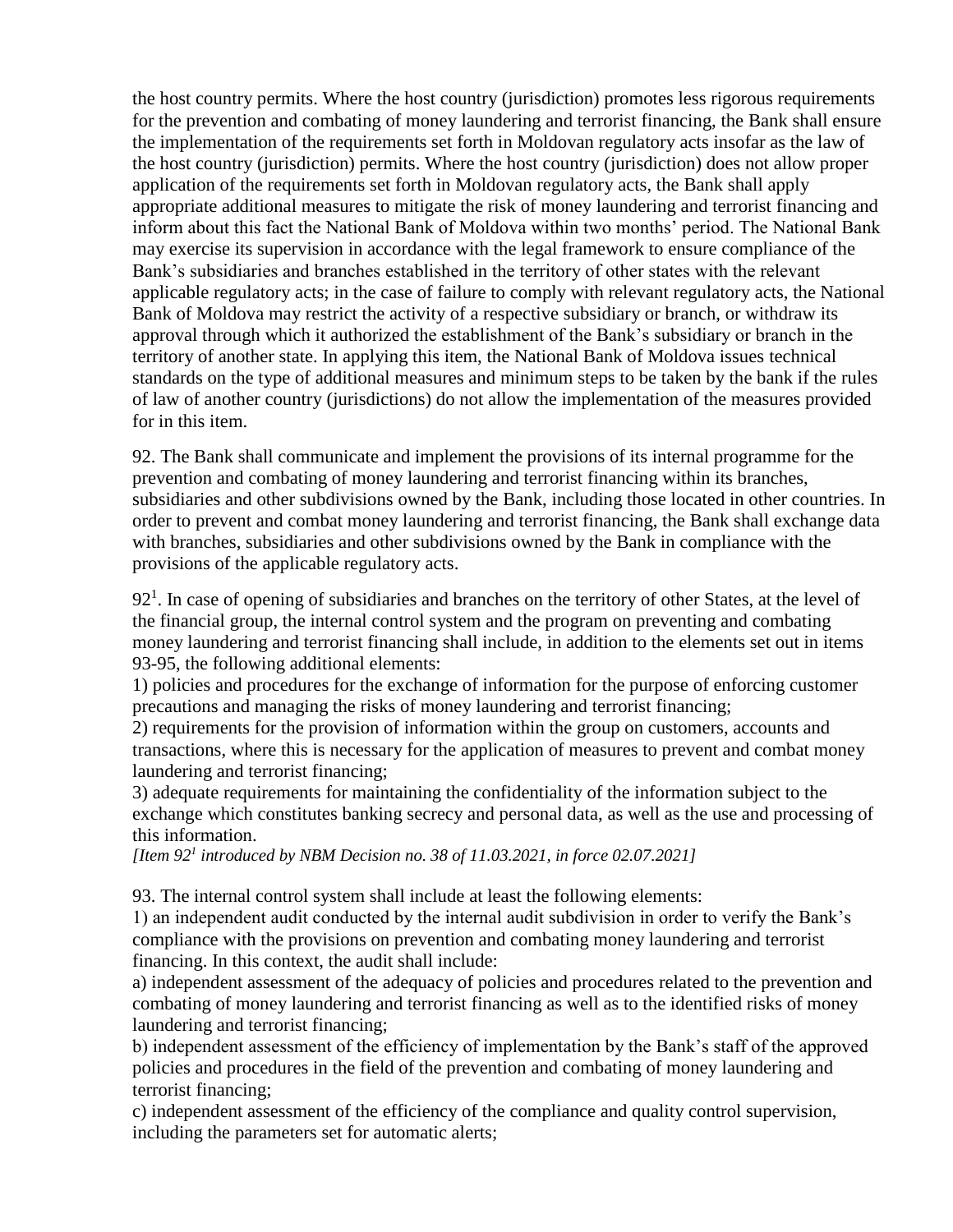d) independent assessment of the efficiency of trainings conducted by the Bank for its relevant personnel;

e) informing the management organs on the assessment's results and recommended measures to be taken to minimize the identified risks and deficiencies;

2) the appointment of persons, including from the member of the Council or from the Executive organ of the Bank to be responsible for ensuring compliance with the applicable legislation on prevention and combating money laundering and terrorist financing (hereinafter referred to as "responsible person"). For this purpose, the responsible person shall have the following tasks: a) provides advice to the Bank's employees on issues arising during the implementation of the

programme on the prevention and combating of money laundering and terrorist financing, including on the identification and examination of bank customers and the assessment of the risk of money laundering and terrorist financing;

b) approves the commencement, continuation or termination of business relations with high-risk customers (or delegates the duty to the branch manager, as the case may be);

c) takes decisions based on the information received;

d) takes measures to report to the Office for the Prevention and Fight against Money Laundering of the information in accordance with the law;

e) organizes trainings for the Bank's employees in the field of the prevention and combating of money laundering and terrorist financing;

f) presents to the Board of the Bank, at least once a year, a written report on the results of the implemented programme on the prevention and combating of money laundering and terrorist financing, including information on the risks of money laundering and terrorist financing identified during the year and on measures taken to minimize them;

g) collaborates with the audit entity/officers in view of verifying compliance of the Bank's activity with the legislation in the field of the prevention and combating of money laundering and terrorist financing;

h) performs other functions in accordance with this Regulation and the internal documents of the Bank;

3) internal provisions on liability and sanctioning of employees who deliberately do not inform / report about any suspicious activities or transactions to the responsible person, the security service or directly to the competent authority and/or personally contribute to carrying out transactions of money laundering and terrorist financing.

94. The Bank shall have in place programmes for recruiting and ongoing training of the staff in the field of the prevention and combating of money laundering and terrorist financing. The Bank shall ensure that its staff and the Bank's responsible person have appropriate knowledge, skills and abilities to effectively fulfil their responsibilities in the field of the prevention and combating of money laundering and terrorist financing.

95. The recruiting and training programmes referred to under item 94 shall cover various aspects of the process of preventing and combating money laundering and terrorist financing as well as of obligations arising under the relevant legislation, including:

1) training of new employees on the importance and basic requirements set by the respective programmes;

2) training of the frontline staff (employees who work directly with customers) in identifying types of customers, checking their identity, performing an ongoing monitoring of accounts / transactions conducted by existing customers, tracking indices and reporting of activities and transactions that raise suspicions or are subject to reporting;

3) regular updating of staff responsibilities;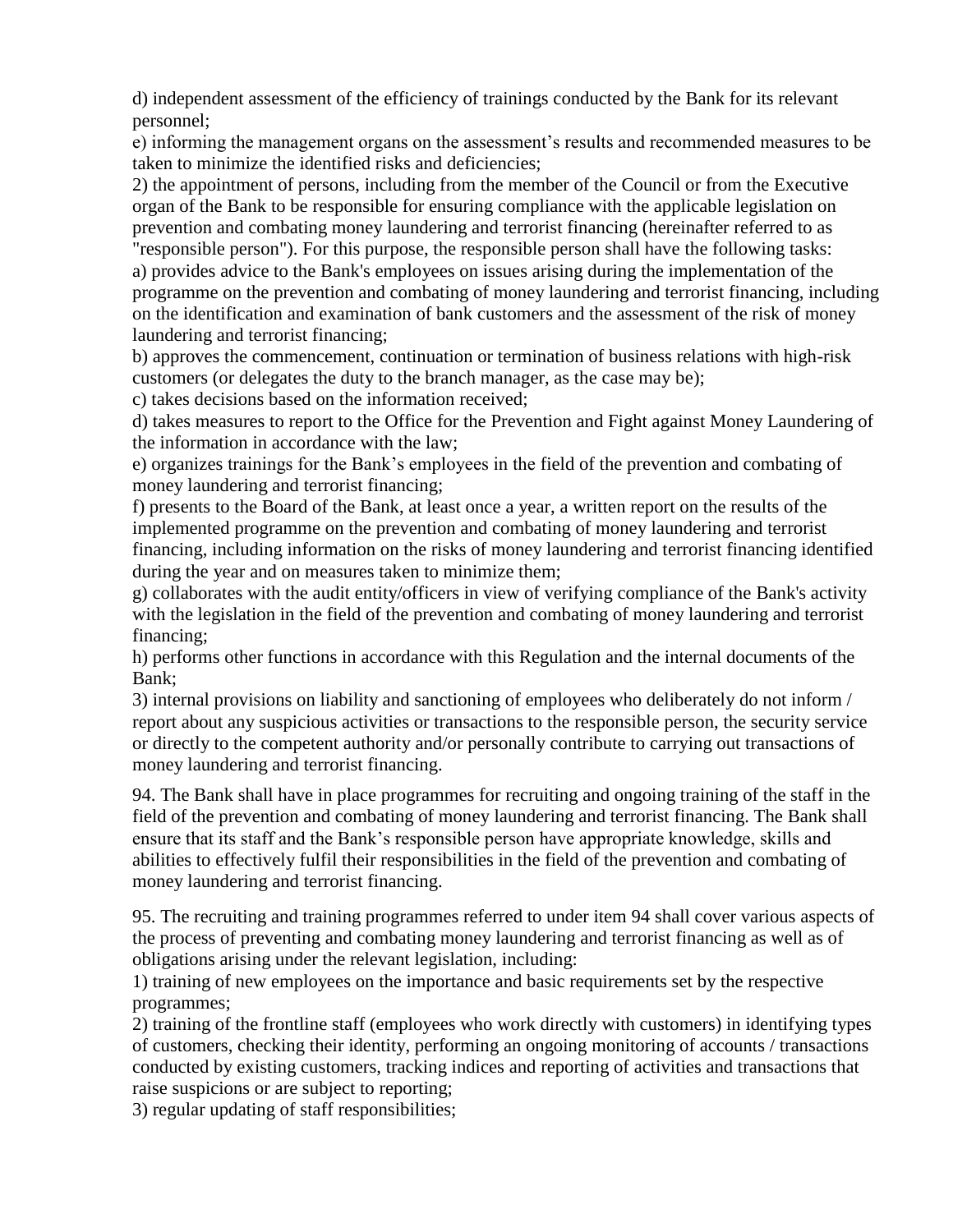4) new techniques, methods and schemes of money laundering and terrorist financing;

5) the level of staff involvement in the prevention and combating of money laundering and terrorist financing.

The curriculum of staff trainings must be tailored to the individual needs of each bank.

96. The Bank shall process the customers' personal data collected in compliance with the requirements of this Regulation and ensure their confidentiality, taking into account the requirements of the applicable regulatory acts on the personal data protection.

## **Chapter XII REQUIREMENTS FOR APPLICATION OF INTERNATIONAL RESTRICTIVE MEASURES**

97. The Bank shall immediately apply restrictive measures to assets, including those obtained from or generated by assets owned, held or controlled, directly or indirectly, wholly or jointly, by persons, groups and entities involved in terrorist activities and the proliferation of weapons of mass destruction subject to restrictive measures, ,persons, groups and entities acting on behalf of, at the indication, who make part of or are controlled, directly or indirectly, by such persons, groups and entities.

*[Item 97 amended by NBM Decision no. 38 of 11.03.2021, in force 02.07.2021]*

98. For the application of restrictive measures under item 97, the Bank shall develop internal rules and procedures that shall include at least the following elements:

1) procedures for collecting, keeping and updating the list of persons, groups and entities involved in terrorist activities and the proliferation of weapons of mass destruction subject to international restrictive measures (including through the use of existing databases), in compliance with the provisions of the Law no. 308 of 22 December 2017 on the Prevention and combating of money laundering and terrorist financing and the Law no. 25 of 4 March 2016 on the Application of international restrictive measures;

2) procedures for screening / detection of designated persons or entities and of transactions (bank operations) involving assets, which could be applied to potential customers, existing customers or customers conducting occasional and money transfer transactions;

3) competences of persons responsible for the implementation of internal rules and procedures for the application of international restrictive measures to block funds;

4) procedures for internal information dissemination / reporting as well as for reporting to the Office for the Prevention and Fight against Money Laundering.

99. Upon identification of assets owned, held, or controlled, directly or indirectly, by persons, groups and entities involved in terrorist activities and the proliferation of weapons of mass destruction subject to restrictive measures, the Bank shall undertake the following steps:

1) based on the decision of the Bank's responsible person, shall put on hold, for an indefinite period of time, the execution of bank operations and transactions that are ordered by or benefit, directly or indirectly, the persons, groups and entities involved in terrorist activities and the proliferation of weapons of mass destruction subject to restrictive measures;

2) immediately inform, but not later than within 24 hours, the Office for the Prevention and Fight against Money Laundering, about putting on hold, for an indefinite period of time, the execution of bank operations and transactions that are ordered by or benefit, directly or indirectly, the persons, groups and entities involved in terrorist activities and the proliferation of weapons of mass destruction subject to restrictive measures. The submitted information shall include at least the following: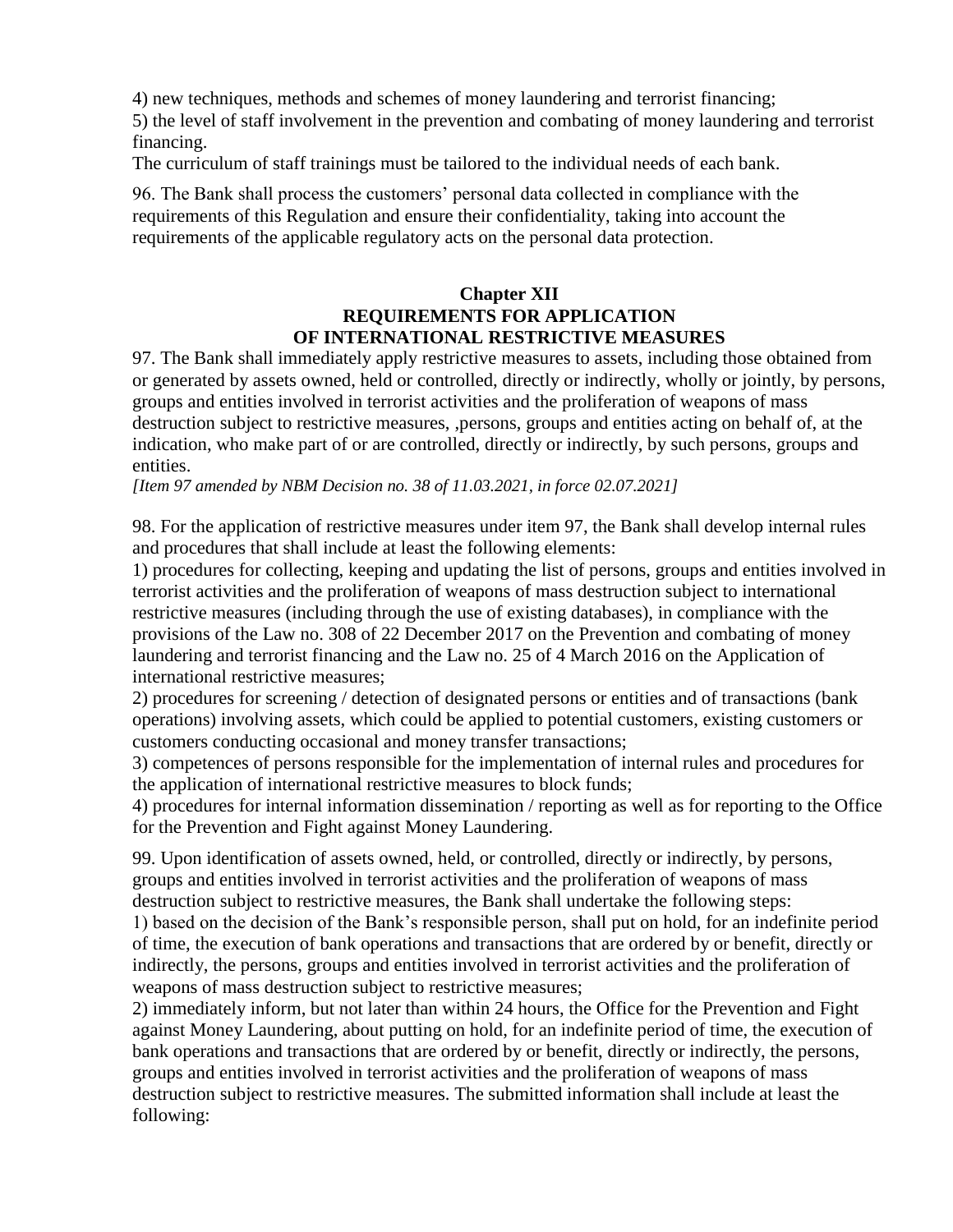a) data and information (name of natural / legal person, IDNO / IDNP, if any, country of origin / residence, the list of the competent authority / organization which is referred to in the restrictive measure applied, etc.) on the person, group or entity identified;

b) data and information (amount, currency, payee, destination, etc.) of identified assets; c) information on the decision of the Bank's responsible person to put on hold, for an indefinite period of time, the execution of bank operations and transactions relating to identified assets; 3) where applicable, the Bank shall accept additional payments made by a third party, or the increase of the value of identified assets and extend the scope of the restrictive measure to include these assets, taking into account the provisions of item 99 sub-item 1), and shall duly inform on the above the Office for the Prevention and Fight against Money Laundering, in compliance with the provisions of item 99 sub-item 2) (a) and (b);

4) inform the National Bank of Moldova of the restrictive measures applied in compliance with the provisions of item 99 sub-item 2) (a) and (b);

100. In case of any identity doubts or suspicions that do not allow the Bank to form a firm opinion as to the identity of the person, group or entity included in the list referred to under art. 34 sec. (11) of the Law no. 308 of 22 December 2017 on the Prevention and combating of money laundering and terrorist financing, the Bank shall immediately, but not later than within 24 hours, inform on the above condition the Office for the Prevention and Fight against Money Laundering;

101. The Bank shall ensure a constant monitoring of the official websites of the United Nations Organisation, the European Union and the Intelligence and Security Service in order to ensure the appropriate applicability of restrictive measures to persons, groups and entities involved in terrorist activities and the proliferation of weapons of mass destruction.

# **Chapter XIII OTHER DISPOSITIONS**

102. Where a Bank is found to be in breach of the provisions of this Regulation or of the obligations arising under the legislation on the prevention and combating of money laundering and terrorist financing, the National Bank of Moldova imposes sanctions to the Bank in accordance with the legislation in force.

103. When applying the present Regulation, the Bank shall inform the National Bank of Moldova of any assets, business operations or transactions that raise suspicions of money laundering, related offenses or terrorist financing, as well as any fraud incidents that essentially affect the Bank's security, stability or reputation.

> Attachment to the Regulation on requirements related to prevention and combating money laundering and terrorist financing in the activity of the banks

# **Recommendations on the criteria for identifying the beneficial owner**

*Natural persons who may control the legal person through ownership interests*

**a) The natural person(s) who directly or indirectly holds a minimum percentage of ownership interest in the legal person (the threshold approach).**

The bank shall consider the threshold higher than 25% owned by the natural person (s) as an essential factor in determining the beneficial owner. In the case of indirect control over the legal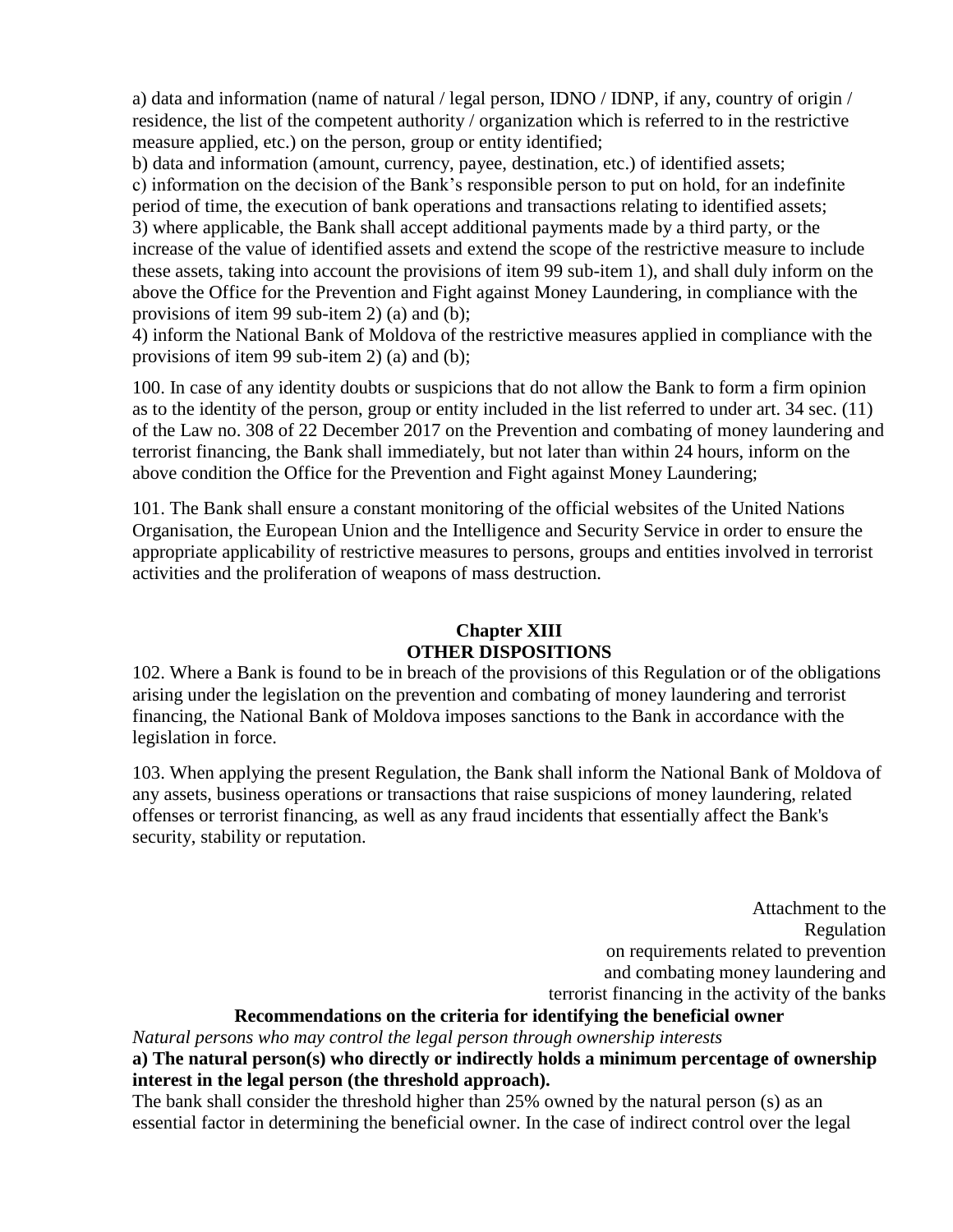entity (legal entities or corporate vehicle chain), the beneficial owner is determined using the actual controlling ownership technique (calculating the share held by each potential beneficial owner in the chain and the natural person holding the highest level of participation is considered to be the beneficial owner).

#### **b) Shareholders who exercise control alone or together with other shareholders, including through any contract, understanding, relationship, intermediary or tiered entity (a majority interest approach).**

The Bank shall consider indirect control, which may extend beyond legal (direct) ownership or could be through a chain of corporate vehicles or legal entities and through certain nominations, as a key factor in determining the beneficial owner. In such situations, the indirect control can be identified through various means, such as: agreement between shareholders, the exercise of a dominant influence or the power to appoint senior management. Shareholders can increase the level of control through formal or informal agreements or through the use of nominee shareholders (owner invested or registered, holding shares on behalf of the beneficial owner under a custody agreement). The bank considers the different types of ownership interests and the possibilities that may exist, including voting or economic rights (for example, equity or debt-for-equity securities).

#### *Natural persons who may control the legal person through other means*

**a) The natural person(s) who exerts control of a legal person through other means** The bank shall consider the personal connections between the individual and the persons referred to in subparagraphs (a) and (b) in identifying the beneficial owner or persons who own the property.

## **b) The natural person(s) who exerts control without ownership**

The Bank considers situations when the individual participates in the financing of the legal entity or obtains benefits or there are close family relationships, historical or contractual associations, or if the legal entity defaults on certain payments (debts). In addition, control may be presumed even if control is never effectively exercised, such as the using, enjoying or benefiting from the assets owned by the legal person.

## *Natural persons who may exercise control through positions held within a legal entity*

## **a) The natural person(s) responsible for strategic decisions that fundamentally affect the business practices or general direction of the legal entity.**

The Bank considers the situation when the position of director / administrator can play an active role in exercising control over the legal person's business. However, information on directors may be of limited value if its country allows the administrator to be a nominal person (the person acting on behalf of unidentified interests).

#### **b) The natural person(s) who exercises executive control over the daily or regular affairs of the legal person through a senior management position.**

The Bank shall consider situations where the chief executive officer (CEO), chief financial officer (CFO), managing or executive director, or president may play an active role in exercising control over the business of the legal person, or the individual (s) have significant authority over financial relationships, including financial institutions (banks) and the ongoing financial affairs of the legal person.

#### *Sources for obtaining information about beneficial owners*

a) Register of founders or the list of shareholders submitted by the legal person, which is kept and permanently updated, compiled according to the data and information in the legal documents for the incorporation of the legal person and / or the memorandum and articles of association and registered with the state authorities or private registers, as determined by applicable law;